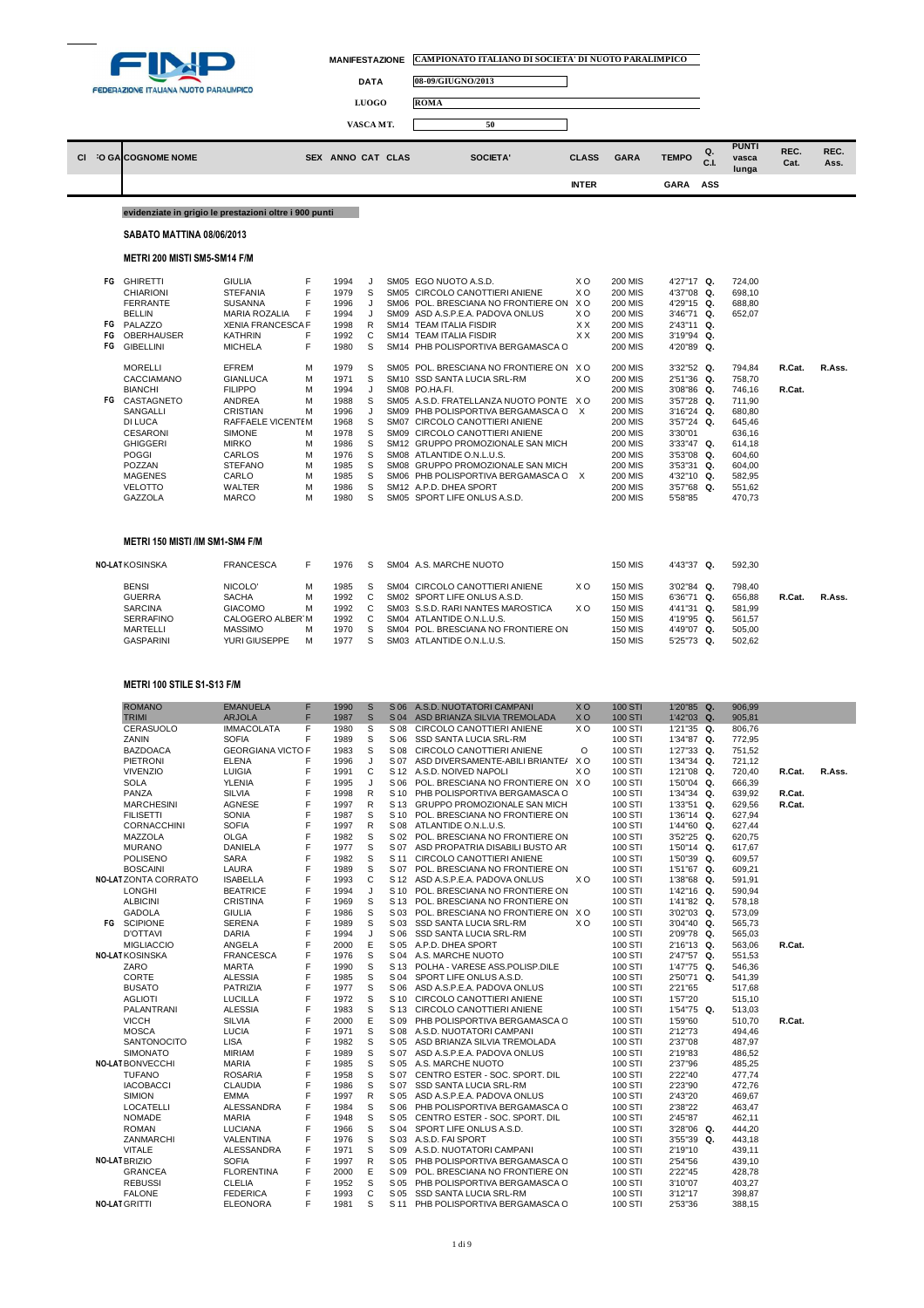

 $\Box$ 

 $\Box$ 

**DATA 08-09/GIUGNO/2013**

**LUOGO ROMA**

# **VASCA MT. 50**

|                    |                                           |                                       |        |                   |                  |              |                                                                  |                                  |                    |                          |            | <b>PUNTI</b>     |              |              |
|--------------------|-------------------------------------------|---------------------------------------|--------|-------------------|------------------|--------------|------------------------------------------------------------------|----------------------------------|--------------------|--------------------------|------------|------------------|--------------|--------------|
| CI.                | O GA COGNOME NOME                         |                                       |        | SEX ANNO CAT CLAS |                  |              | SOCIETA'                                                         | <b>CLASS</b>                     | <b>GARA</b>        | <b>TEMPO</b>             | Q.<br>C.I. | vasca            | REC.<br>Cat. | REC.<br>Ass. |
|                    |                                           |                                       |        |                   |                  |              |                                                                  |                                  |                    |                          |            | lunga            |              |              |
|                    |                                           |                                       |        |                   |                  |              |                                                                  | <b>INTER</b>                     |                    | <b>GARA</b>              | ASS        |                  |              |              |
|                    | LAZZARI                                   | <b>ELENA</b>                          | F      | 1972              | S                | S 11         | POL. BRESCIANA NO FRONTIERE ON                                   |                                  | 100 STI            | 2'57"11                  |            | 379,93           |              |              |
| <b>NO-LAT CIVA</b> | <b>NO-LAT BALSAMI</b>                     | <b>MARINA</b><br>LARA                 | F<br>F | 1974<br>1970      | S<br>S           | S 06<br>S 11 | A.S. MARCHE NUOTO<br>GIOCOPARMA ASD                              |                                  | 100 STI<br>100 STI | 3'28"02<br>3'14"03       |            | 352,51<br>346,80 |              |              |
|                    | <b>GRIGOLON</b>                           | <b>GIULIA</b>                         | F      | 1979              | S                | S 03         | ASD A.S.P.E.A. PADOVA ONLUS                                      | X O                              | 100 STI            | 5'10"09                  |            | 336,42           |              |              |
|                    | <b>BELLETTI</b>                           | DANIELA                               | F      | 1984              | S                | S 03         | SPORT LIFE ONLUS A.S.D.                                          |                                  | 100 STI            | 5'13"32                  |            | 332,95           |              |              |
|                    | CASTELLARIN<br><b>CRESPI</b>              | LAURA<br><b>SILVANA</b>               | F<br>F | 1989<br>1970      | S<br>S           | S 05<br>S 06 | A.S.D. FAI SPORT<br>ASD PROPATRIA DISABILI BUSTO AR              |                                  | 100 STI<br>100 STI | 3'53"63<br>3'43"88       |            | 328,08<br>327,54 |              |              |
|                    | SPINELLA                                  | CHIARA                                | F      | 2001              | Ε                | S 06         | PHB POLISPORTIVA BERGAMASCA C                                    |                                  | 100 STI            | 4'02"28                  |            | 302,67           | R.Cat.       |              |
|                    | <b>TUTTINO</b>                            | DANIELA                               | F      | 1974              | S                | S 05         | A.S.D. FAI SPORT                                                 |                                  | 100 STI            | 5'23"07                  |            | 237,26           |              |              |
|                    | <b>IMPARATO</b>                           | <b>STEFANIA</b>                       | F      | 1993              | С                | S 03         | A.S.D. NUOTATORI CAMPANI                                         |                                  | 100 STI            | 8'01"01                  |            | 216,88           |              |              |
|                    | <b>NO-LAT SILVESTRELLI</b><br><b>TOIA</b> | SABRINA<br>ANGELICA                   | F<br>F | 1980<br>1985      | S<br>S           | S 04<br>S 05 | A.S. MARCHE NUOTO<br>ASD PROPATRIA DISABILI BUSTO AR             |                                  | 100 STI<br>100 STI |                          |            |                  |              |              |
|                    | <b>ABBATI</b>                             | <b>CLAUDIA</b>                        | F      | 1988              | S                | S 06         | A.S.D. NUOTATORI CAMPANI                                         |                                  | 100 STI            |                          |            |                  |              |              |
|                    | <b>GALIZIA</b>                            | MARIAROSARIA                          | F      | 1957              | S                | S 08         | A.S.D. NUOTATORI CAMPANI                                         |                                  | 100 STI            |                          |            |                  |              |              |
|                    | <b>PIOVESAN</b><br>LAT BORRELLI           | <b>ROBERTA</b><br><b>MARIA GRAZIA</b> | F<br>F | 1985<br>1977      | S<br>S           | S 09<br>S 02 | SSD SANTA LUCIA SRL-RM<br>CENTRO ESTER - SOC. SPORT. DIL         |                                  | 100 STI<br>100 STI |                          |            |                  |              |              |
|                    |                                           |                                       |        |                   |                  |              |                                                                  |                                  |                    |                          |            |                  |              |              |
|                    | <b>SOTTILE</b>                            | <b>FABRIZIO</b>                       | M      | 1993              | $\mathbf C$      | S 12         | POLHA - VARESE ASS.POLISP.DILE                                   | <b>XO</b>                        | <b>100 STI</b>     | 0'56"26 Q.               |            | 904,91           |              |              |
|                    | <b>TARAS</b><br>PREZZI                    | <b>VALERIO</b><br><b>YURI</b>         | M<br>М | 1988<br>1994      | $\mathbb S$<br>J | S 07<br>S 09 | <b>SSD SANTA LUCIA SRL-RM</b><br>CIRCOLO CANOTTIERI ANIENE       | X <sub>O</sub><br>X <sub>O</sub> | 100 STI<br>100 STI | 1'06"89 Q.<br>1'02"94 Q. |            | 902,08<br>878,61 | R.Cat.       | R.Ass.       |
|                    | <b>CIULLI</b>                             | <b>SIMONE</b>                         | M      | 1986              | S                | S 10         | PO.HA.FI.                                                        | X O                              | 100 STI            | 0'58"51                  | Q.         | 869,42           |              |              |
|                    | <b>BOCCIARDO</b>                          | <b>FRANCESCO</b>                      | M      | 1994              | J                | S 07         | FORMIDABILE S.S.D. ARL                                           | X O                              | 100 STI            | 1'11"41                  | Q.         | 844,98           |              |              |
|                    | <b>NO-LAT BETTELLA</b>                    | <b>FRANCESCO</b>                      | M      | 1989              | S                | S 02         | ASD A.S.P.E.A. PADOVA ONLUS                                      | X <sub>O</sub>                   | 100 STI            | 2'27"50                  | Q.         | 838,71           | R.Cat.       | R.Ass.       |
|                    | CAVALIERE<br><b>MICUNCO</b>               | <b>ANTONIO</b><br><b>VINCENZO</b>     | M<br>M | 1988<br>1988      | S<br>S           | S 06<br>S 09 | ASD SPORTING CLUB FLEGREO<br>CIRCOLO CANOTTIERI ANIENE           | X O                              | 100 STI<br>100 STI | 1'19"09<br>1'07"17 Q.    | Q.         | 827,54<br>823,28 |              |              |
|                    | PASQUINI                                  | <b>ROBERTO</b>                        | M      | 1968              | S                | S 10         | SSD SANTA LUCIA SRL-RM                                           | X                                | 100 STI            | 1'01"80 Q.               |            | 823,14           |              |              |
|                    | <b>RECALCATI</b>                          | <b>MARCO</b>                          | M      | 1994              | J                | S 09         | ASD BRIANZA SILVIA TREMOLADA                                     | X O                              | 100 STI            | 1'08"01                  | Q.         | 813,12           |              |              |
|                    | <b>CESARONI</b>                           | <b>SIMONE</b>                         | M<br>M | 1978              | S<br>S           | S 09<br>S 10 | CIRCOLO CANOTTIERI ANIENE<br>CIRCOLO CANOTTIERI ANIENE           | O                                | 100 STI            | 1'09"35 Q.               |            | 797,40           |              |              |
|                    | PAVAN<br><b>BICELLI</b>                   | <b>ALBERTO</b><br><b>FEDERICO</b>     | M      | 1989<br>1999      | R                | S 09         | POL. BRESCIANA NO FRONTIERE ON                                   |                                  | 100 STI<br>100 STI | 1'03"90<br>1'10"91       | Q.<br>Q.   | 796,09<br>779,86 |              |              |
|                    | PALANTRANI                                | ANDREA                                | M      | 1975              | S                | S 13         | CIRCOLO CANOTTIERI ANIENE                                        | O                                | 100 STI            | 1'07"16                  | Q.         | 772,93           |              |              |
|                    | <b>D'IPPOLITO</b>                         | <b>FULVIO</b>                         | M      | 1983              | S                | S 10         | CIRCOLO CANOTTIERI ANIENE                                        | X <sub>O</sub>                   | 100 STI            | 1'06"39 Q.               |            | 766,23           |              |              |
|                    | SANTORO<br>ABETE                          | ANGELO<br><b>VITTORIO</b>             | M<br>M | 1988<br>1980      | S<br>S           | S 09<br>S 10 | A.S.D. NUOTATORI CAMPANI<br>A.S.D. NUOTATORI CAMPANI             | XO                               | 100 STI<br>100 STI | 1'14"13 Q.<br>1'08"40 Q. |            | 745,99<br>743,71 |              |              |
|                    | <b>SMITS</b>                              | <b>BERND</b>                          | M      | 1975              | s                | S 07         | PHB POLISPORTIVA BERGAMASCA C                                    | X O                              | 100 STI            | 1'21"28                  | Q.         | 742,37           |              |              |
|                    | <b>GALIMBERTI</b>                         | LUCA                                  | M      | 1973              | s                | S 06         | CIRCOLO CANOTTIERI ANIENE                                        |                                  | 100 STI            | 1'28"47                  | Q.         | 739,80           |              |              |
|                    | ROMELE                                    | <b>GIUSEPPE</b>                       | M      | 1992              | С                | S 08         | POLISP. DISABILI VALCAMONICA                                     | X <sub>O</sub>                   | 100 STI            | 1'17"04 Q.               |            | 734,42           |              |              |
|                    | <b>GIACOMIN</b><br>ALIBRANDI              | <b>ENRICO</b><br>LORENZO              | M<br>M | 1967<br>1994      | S<br>J           | S 07<br>S 08 | ASD A.S.P.E.A. PADOVA ONLUS<br>SSD SANTA LUCIA SRL-RM            |                                  | 100 STI<br>100 STI | 1'23"27 Q.<br>1'19"09    | Q.         | 724,63<br>715,39 |              |              |
|                    | SANGALLI                                  | CRISTIAN                              | M      | 1996              | J                | S 10         | PHB POLISPORTIVA BERGAMASCA C                                    | X                                | 100 STI            | 1'11"44 Q.               |            | 712,07           |              |              |
|                    | CACCIAMANO                                | GIANLUCA                              | M      | 1971              | s                | S 10         | SSD SANTA LUCIA SRL-RM                                           | X O                              | 100 STI            | 1'11"55                  | Q.         | 710,97           |              |              |
|                    | FARETRA                                   | <b>CLAUDIO</b>                        | M<br>M | 1965              | S<br>s           | S 09<br>S 08 | SSD SANTA LUCIA SRL-RM                                           | X                                | 100 STI            | 1'17"82<br>1'20"07 Q.    |            | 710,61           |              |              |
|                    | VALENTINO<br><b>PLACIDI</b>               | MATTIA<br><b>ROBERTO</b>              | M      | 1988<br>1976      | s                | S 04         | ASD BRIANZA SILVIA TREMOLADA<br>SSD SANTA LUCIA SRL-RM           |                                  | 100 STI<br>100 STI | 1'57"14 Q.               |            | 706,63<br>703,69 |              |              |
|                    | POPESCU                                   | RADU                                  | M      | 1971              | S                | S 06         | SSD SANTA LUCIA SRL-RM                                           |                                  | 100 STI            | 1'33"22 Q.               |            | 702,10           |              |              |
|                    | <b>ROTA</b>                               | <b>MATTEO</b>                         | M      | 1994              | J                | S 06         | PHB POLISPORTIVA BERGAMASCA C                                    | X                                | 100 STI            | 1'33"34                  | Q.         | 701,20           |              |              |
|                    | FAZZARI<br>CAMPORA                        | <b>ROBERTO</b><br>ANDREA              | M<br>M | 1987<br>1974      | S<br>S           | S 07<br>S 07 | A.S.D. FRATELLANZA NUOTO PONTE<br>SSD SANTA LUCIA SRL-RM         |                                  | 100 STI<br>100 STI | 1'26"54<br>1'27"13       | Q.<br>Q.   | 697,25<br>692,53 |              |              |
|                    | VARRIALE                                  | <b>MARIO</b>                          | M      | 1973              | S                | S 09         | SSD SANTA LUCIA SRL-RM                                           |                                  | 100 STI            | 1'19"90                  |            | 692,12           |              |              |
|                    | <b>SERPICO</b>                            | ALESSANDRO                            | M      | 1988              | S                | S 12         | SSD SANTA LUCIA SRL-RM                                           | X <sub>O</sub>                   | 100 STI            | 1'14"00                  | Q.         | 687,97           |              |              |
|                    | <b>RUBINO</b>                             | <b>FRANCESCO</b>                      | M      | 1970              | S                | S 10         | CIRCOLO CANOTTIERI ANIENE                                        |                                  | 100 STI            | 1'14"15                  | Q.         | 686,04           |              |              |
|                    | <b>FONTE</b><br><b>ATTANASIO</b>          | ANGELO<br>GIANLUCA                    | M<br>M | 1978<br>1969      | S<br>S           | S 09<br>S 09 | <b>SSD SANTA LUCIA SRL-RM</b><br>A.S.D. NUOTATORI CAMPANI        | X O<br>O                         | 100 STI<br>100 STI | 1'20"65<br>1'20"97       |            | 685,68<br>682,97 |              |              |
|                    | <b>TROMBETTA</b>                          | <b>STEFANO</b>                        | M      | 1979              | s                | S 08         | POL. BRESCIANA NO FRONTIERE ON                                   |                                  | 100 STI            | 1'23"47 Q.               |            | 677,85           |              |              |
|                    | <b>NO-LAT PELLACANI</b>                   | LUCA                                  | M      | 1984              | S                | S 02         | ATLANTIDE O.N.L.U.S.                                             |                                  | 100 STI            | 3'02"85                  | Q.         | 676,57           |              |              |
|                    | <b>LUDOVICI</b><br><b>BELLINI</b>         | CARLO<br>MARCELLO                     | M<br>M | 1971<br>1970      | S<br>S           | S 03<br>S 10 | SSD SANTA LUCIA SRL-RM                                           | X O                              | 100 STI<br>100 STI | 2'20"75<br>1'16"50 Q.    | Q.         | 667,99           |              |              |
|                    | <b>GHIGGERI</b>                           | <b>MIRKO</b>                          | M      | 1986              | s                | S 12         | SSD SANTA LUCIA SRL-RM<br>GRUPPO PROMOZIONALE SAN MICH           |                                  | 100 STI            | 1'16"83 Q.               |            | 664,97<br>662,63 |              |              |
|                    | ZAMPOLERI                                 | <b>IVANO</b>                          | M      | 1980              | S                | S 09         | PHB POLISPORTIVA BERGAMASCA C                                    |                                  | 100 STI            | 1'23"47                  |            | 662,51           |              |              |
|                    | <b>MARCOTULLIO</b>                        | <b>VALERIO</b>                        | M      | 1993              | C                | S 08         | SSD SANTA LUCIA SRL-RM                                           | X                                | 100 STI            | 1'25"85 Q.               |            | 659,06           |              |              |
|                    | NADALET<br>CADEI                          | ANDREA<br><b>LUCA</b>                 | M<br>M | 1996<br>1992      | J<br>C           | S 09<br>S 09 | A.S.D. FAI SPORT<br>POL. BRESCIANA NO FRONTIERE ON               |                                  | 100 STI<br>100 STI | 1'24"83<br>1'24"85       |            | 651,89<br>651,74 |              |              |
|                    | <b>FERRATO</b>                            | ALESSANDRO                            | M      | 1971              | S                | S 10         | ASD A.S.P.E.A. PADOVA ONLUS                                      | O                                | 100 STI            | 1'18"80                  |            | 645,56           |              |              |
|                    | <b>GROTTESI</b>                           | ALESSANDRO                            | M      | 1970              | S                | S 06         | SSD SANTA LUCIA SRL-RM                                           |                                  | 100 STI            | 1'42"60 Q.               |            | 637,91           |              |              |
|                    | <b>DOLFIN</b><br><b>AGAZZI</b>            | <b>MARCO MARIA</b><br><b>ROBERTO</b>  | M<br>M | 1981<br>1960      | S<br>S           | S 06<br>S 07 | CENTRO INTERCULTURA E SPORT A<br>PHB POLISPORTIVA BERGAMASCA C   |                                  | 100 STI<br>100 STI | 1'43"81 Q.<br>1'35"87    |            | 630,48<br>629,39 |              |              |
|                    | <b>TERRANEO</b>                           | ANDREA                                | М      | 1987              | S                | S 07         | ASD BRIANZA SILVIA TREMOLADA                                     |                                  | 100 STI            | 1'35"93                  |            | 629,00           |              |              |
|                    | DE CARLO                                  | <b>NICOLA</b>                         | M      | 1972              | S                | S 05         | PO.HA.FI.                                                        |                                  | 100 STI            | 1'48"99 Q.               |            | 627,49           |              |              |
|                    | CASTIGLIONI                               | SAMUELE                               | M      | 1991              | C                | S 06         | ASD PROPATRIA DISABILI BUSTO AR                                  |                                  | 100 STI            | 1'44"41 Q.               |            | 626,86           |              |              |
|                    | <b>LEONI</b><br><b>ESPOSITO</b>           | <b>IVAN</b><br><b>MARIO</b>           | М<br>M | 1982<br>1961      | S<br>S           | S 04<br>S 09 | SSD SANTA LUCIA SRL-RM<br>PHB POLISPORTIVA BERGAMASCA C          |                                  | 100 STI<br>100 STI | 2'13"41 Q.<br>1'30"36    |            | 617,87<br>612,00 |              |              |
|                    | INGRAVALLO                                | <b>DARIO</b>                          | M      | 1955              | S                | S 10         | SSD SANTA LUCIA SRL-RM                                           |                                  | 100 STI            | 1'23"34                  |            | 610,39           |              |              |
|                    | <b>BRUSCA</b>                             | <b>MATTEO</b>                         | M      | 1993              | С                | S 06         | ASD BRIANZA SILVIA TREMOLADA                                     |                                  | 100 STI            | 1'47"39                  | Q.         | 609,46           |              |              |
|                    | <b>DOLCI</b>                              | <b>FRANCO</b>                         | M<br>M | 1968              | S<br>S           | S 08<br>S 04 | PHB POLISPORTIVA BERGAMASCA C                                    | X <sub>O</sub>                   | 100 STI            | 1'35"45<br>2'19"26 Q.    |            | 592,77           |              |              |
|                    | <b>STEVANATO</b><br><b>BASSANI</b>        | <b>DARIO</b><br><b>FEDERICO</b>       | М      | 1988<br>1996      | J                | S 11         | ASD A.S.P.E.A. PADOVA ONLUS<br>CIRCOLO CANOTTIERI ANIENE         |                                  | 100 STI<br>100 STI | 1'36"14 Q.               |            | 591,91<br>589,45 |              |              |
|                    | <b>VIDAL</b>                              | <b>MATTEO</b>                         | M      | 1984              | S                | S 04         | SPORT LIFE ONLUS A.S.D.                                          |                                  | 100 STI            | 2'20"71 Q.               |            | 585,81           |              |              |
|                    | <b>SARCINA</b>                            | <b>GIACOMO</b>                        | M      | 1992              | C                | S 03         | S.S.D. RARI NANTES MAROSTICA                                     | ХO                               | 100 STI            | 2'40"54 Q.               |            | 585,65           | R.Cat.       |              |
|                    | <b>GIOVAGNOLI</b><br><b>PAPI</b>          | GIANLUCA<br><b>GIULIO MARIA</b>       | M<br>M | 1971<br>1994      | s<br>J           | S 03<br>S 09 | SSD SANTA LUCIA SRL-RM<br>SSD SANTA LUCIA SRL-RM                 |                                  | 100 STI<br>100 STI | 2'42"35<br>1'36"67       | Q.         | 579,12<br>572,05 |              |              |
|                    | <b>BEZ</b>                                | <b>NICOLA</b>                         | M      | 1988              | S                | S 06         | ASD A.S.P.E.A. PADOVA ONLUS                                      | ХO                               | 100 STI            | 1'54"80                  |            | 570,12           |              |              |
|                    | <b>CIAGLIA</b>                            | <b>ALESSIO</b>                        | M      | 1974              | s                | S 07         | ASD BRIANZA SILVIA TREMOLADA                                     |                                  | 100 STI            | 1'46"04                  |            | 569,03           |              |              |
|                    | DE NARDI                                  | <b>ALBERTO</b>                        | M      | 1969              | s                | S 09         | SPORT LIFE ONLUS A.S.D.                                          |                                  | 100 STI            | 1'38"16                  |            | 563,37           |              |              |
|                    | <b>MOTTA</b><br><b>TESSARO</b>            | ANDREA<br><b>GABRIELE</b>             | M<br>M | 1974<br>1997      | s<br>R           | S 06<br>S 07 | POL. BRESCIANA NO FRONTIERE ON<br>ASSOCIAZIONE POLISPORTIVA TERR |                                  | 100 STI<br>100 STI | 1'59"33<br>1'51"30       |            | 548,48<br>542,14 |              |              |
|                    | <b>GRAMIGNANO</b>                         | <b>STEFANO</b>                        | M      | 1983              | S                | S 08         | ASD PROPATRIA DISABILI BUSTO AR                                  |                                  | 100 STI            | 1'44"63                  |            | 540,76           |              |              |
|                    | <b>FALCONI</b>                            | <b>FABIO</b>                          | M      | 1977              | s                | S 04         | SSD SANTA LUCIA SRL-RM                                           |                                  | 100 STI            | 2'36"87                  |            | 525,47           |              |              |
|                    | <b>BEATO</b><br><b>GASPARINI</b>          | ANDREA<br>YURI GIUSEPPE               | М<br>M | 1989<br>1977      | S<br>S           | S 09<br>S 03 | A.S.D. NUOTATORI CAMPANI<br>ATLANTIDE O.N.L.U.S.                 |                                  | 100 STI<br>100 STI | 1'46"47<br>3'02"50 Q.    |            | 519,40           |              |              |
|                    | <b>COLOMBO</b>                            | ANDREA                                | M      | 1993              | С                | S 04         | POLHA - VARESE ASS.POLISP.DILE                                   |                                  | 100 STI            | 2'40"51                  |            | 515,18<br>513,55 |              |              |
|                    | <b>PRINCIPI</b>                           | <b>ANTONIO</b>                        | M      | 1972              | s                | S 04         | ASD A.S.P.E.A. PADOVA ONLUS                                      |                                  | 100 STI            | 2'43"40                  |            | 504,47           |              |              |
|                    | <b>FRISON</b>                             | WILLIAM                               | M      | 1978              | s                | S 03         | ASD A.S.P.E.A. PADOVA ONLUS                                      |                                  | 100 STI            | 3'13"01                  |            | 487,13           |              |              |
|                    | <b>BEGGIATO</b><br>MATTIAZZI              | LUIGI<br>ANDREA                       | M<br>M | 1998<br>1993      | R<br>С           | S 06<br>S 06 | ASD A.S.P.E.A. PADOVA ONLUS<br>SPORT LIFE ONLUS A.S.D.           |                                  | 100 STI<br>100 STI | 2'15"55<br>2'16"88       |            | 482,85<br>478,16 |              |              |
|                    |                                           |                                       |        |                   |                  |              |                                                                  |                                  |                    |                          |            |                  |              |              |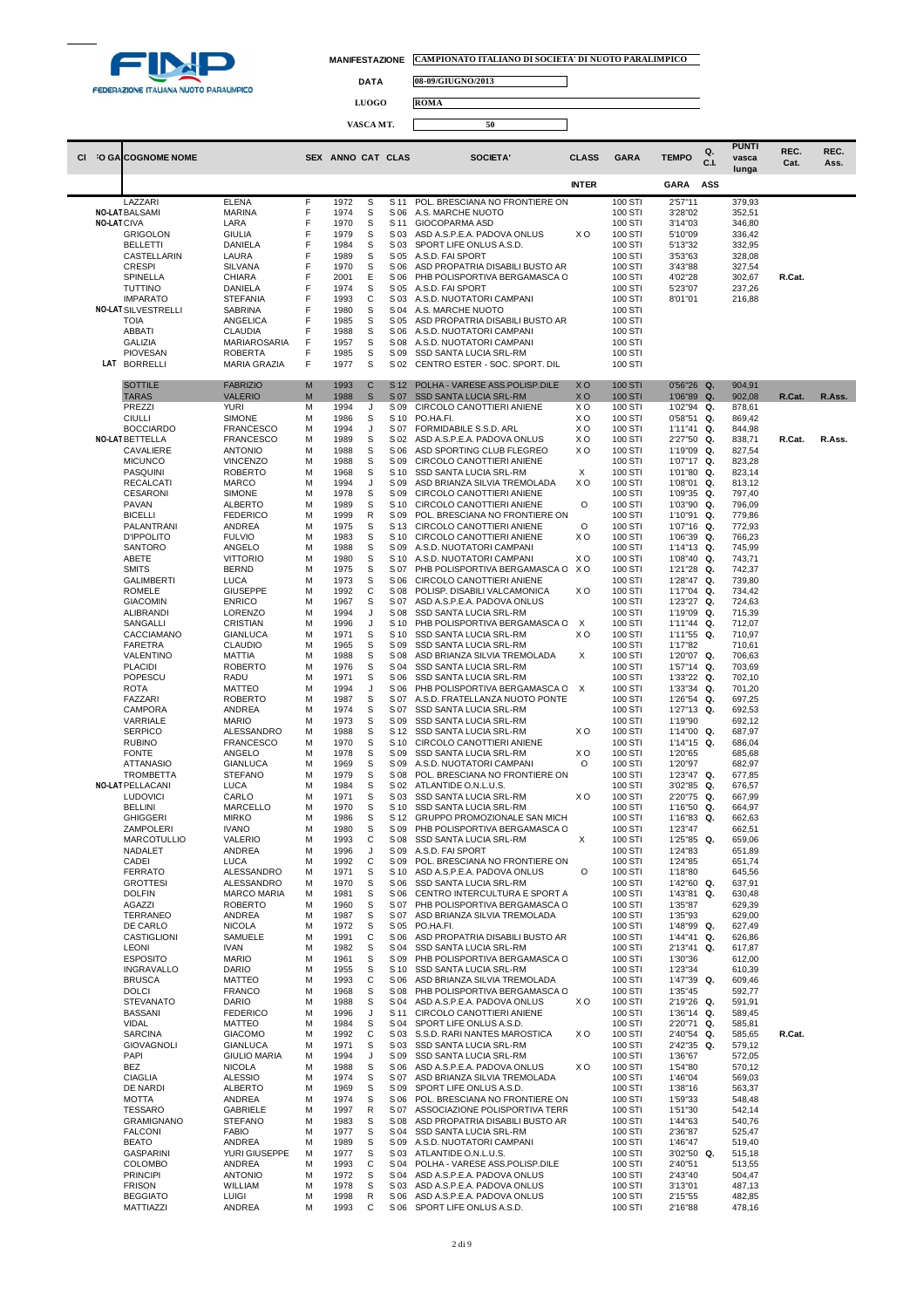

 $\Box$ 

 $\Box$ 

**DATA 08-09/GIUGNO/2013**

**LUOGO ROMA**

# **VASCA MT. 50**

|     |                                                                                                                                                                                                |                                                                                                                    |                                                      |                                                                                                                              |                                       |              |                                                                                                                                                                                                                                                                              |                |                                                                                                      |                                                                                             |            | <b>PUNTI</b>                                                       |              | REC.   |
|-----|------------------------------------------------------------------------------------------------------------------------------------------------------------------------------------------------|--------------------------------------------------------------------------------------------------------------------|------------------------------------------------------|------------------------------------------------------------------------------------------------------------------------------|---------------------------------------|--------------|------------------------------------------------------------------------------------------------------------------------------------------------------------------------------------------------------------------------------------------------------------------------------|----------------|------------------------------------------------------------------------------------------------------|---------------------------------------------------------------------------------------------|------------|--------------------------------------------------------------------|--------------|--------|
| CI. | <b>O GALCOGNOME NOME</b>                                                                                                                                                                       |                                                                                                                    |                                                      | SEX ANNO CAT CLAS                                                                                                            |                                       |              | <b>SOCIETA'</b>                                                                                                                                                                                                                                                              | <b>CLASS</b>   | <b>GARA</b>                                                                                          | <b>TEMPO</b>                                                                                | Q.<br>C.I. | vasca                                                              | REC.<br>Cat. | Ass.   |
|     |                                                                                                                                                                                                |                                                                                                                    |                                                      |                                                                                                                              |                                       |              |                                                                                                                                                                                                                                                                              |                |                                                                                                      |                                                                                             |            | lunga                                                              |              |        |
|     |                                                                                                                                                                                                |                                                                                                                    |                                                      |                                                                                                                              |                                       |              |                                                                                                                                                                                                                                                                              | <b>INTER</b>   |                                                                                                      | <b>GARA</b>                                                                                 | ASS        |                                                                    |              |        |
|     | ZUIN<br><b>APPICIUTOLI</b>                                                                                                                                                                     | <b>OLIVIERO</b><br>PIERPAOLO                                                                                       | M<br>M                                               | 1970<br>1988                                                                                                                 | S<br>S                                | S 07<br>S 08 | ASD A.S.P.E.A. PADOVA ONLUS<br>SSD SANTA LUCIA SRL-RM                                                                                                                                                                                                                        |                | 100 STI<br>100 STI                                                                                   | 2'06"72<br>1'58"90                                                                          |            | 476,17<br>475,86                                                   |              |        |
|     | <b>MANGO</b>                                                                                                                                                                                   | <b>MAURIZIO</b>                                                                                                    | M                                                    | 1974                                                                                                                         | S                                     | S 07         | CIRCOLO CANOTTIERI ANIENE                                                                                                                                                                                                                                                    |                | 100 STI                                                                                              | 2'07"41                                                                                     |            | 473,59                                                             |              |        |
|     | NO-LATZMEEV                                                                                                                                                                                    | ALEXANDER                                                                                                          | M                                                    | 1994                                                                                                                         | J                                     |              | S 12 GIOCOPARMA ASD                                                                                                                                                                                                                                                          |                | 100 STI                                                                                              | 1'52"19                                                                                     |            | 453,78                                                             |              |        |
|     | CESARANO                                                                                                                                                                                       | <b>DAVIDE</b>                                                                                                      | M                                                    | 1995                                                                                                                         | J                                     | S 08         | POLHA - VARESE ASS.POLISP.DILE                                                                                                                                                                                                                                               |                | 100 STI                                                                                              | 2'04"79                                                                                     |            | 453,40                                                             |              |        |
|     | CAGNINO<br><b>NO-LAT BERNI</b>                                                                                                                                                                 | ALESSANDRO<br>PAOLO GIUSEPPE                                                                                       | M<br>м                                               | 1989<br>1981                                                                                                                 | s<br>S                                | S 07<br>S 12 | A.S.D. IDEANUOTO ALBENGA<br>GIOCOPARMA ASD                                                                                                                                                                                                                                   |                | 100 STI<br>100 STI                                                                                   | 2'14"23<br>1'53"93                                                                          |            | 449,53<br>446,85                                                   |              |        |
|     | <b>STABILE</b>                                                                                                                                                                                 | ANDREA                                                                                                             | M                                                    | 1997                                                                                                                         | R                                     | S 04         | POL. BRESCIANA NO FRONTIERE ON                                                                                                                                                                                                                                               |                | 100 STI                                                                                              | 3'04"65                                                                                     |            | 446,41                                                             | R.Cat.       |        |
|     | <b>MOTTA</b>                                                                                                                                                                                   | <b>DAVIDE</b>                                                                                                      | M                                                    | 1982                                                                                                                         | S                                     | S 04         | CIRCOLO CANOTTIERI ANIENE                                                                                                                                                                                                                                                    |                | 100 STI                                                                                              | 3'07"83                                                                                     |            | 438,85                                                             |              |        |
|     | <b>DURIGHELLO</b>                                                                                                                                                                              | <b>MICHELE</b>                                                                                                     | M                                                    | 1982                                                                                                                         | s                                     | S 02         | SPORT LIFE ONLUS A.S.D.                                                                                                                                                                                                                                                      |                | 100 STI                                                                                              | 4'43"00                                                                                     |            | 437,14                                                             |              |        |
|     | <b>COSTANTINI</b><br><b>URSO</b>                                                                                                                                                               | <b>ALVISE</b><br><b>FRANCESCO</b>                                                                                  | M<br>M                                               | 1987<br>1999                                                                                                                 | S<br>R                                | S 06<br>S 12 | ASSOCIAZIONE POLISPORTIVA TERF<br>A.S.D. NOIVED NAPOLI                                                                                                                                                                                                                       |                | 100 STI<br>100 STI                                                                                   | 2'32"10<br>1'59"98                                                                          |            | 430,31<br>424,32                                                   |              |        |
|     | LAT VINCENZI                                                                                                                                                                                   | ANDREA ROBERTOM                                                                                                    |                                                      | 1971                                                                                                                         | s                                     |              | S 03 ATLANTIDE O.N.L.U.S.                                                                                                                                                                                                                                                    |                | 100 STI                                                                                              | 3'44"44                                                                                     |            | 418,91                                                             |              |        |
|     | <b>SEPULCRI</b>                                                                                                                                                                                | ANDREA                                                                                                             | M                                                    | 1975                                                                                                                         | S                                     |              | S 03 A.S.D. FAI SPORT                                                                                                                                                                                                                                                        |                | 100 STI                                                                                              | 3'46"18                                                                                     |            | 415,69                                                             |              |        |
|     | <b>FERRARI</b>                                                                                                                                                                                 | <b>MARCO</b>                                                                                                       | M                                                    | 1970                                                                                                                         | S                                     | S 06         | CIRCOLO CANOTTIERI ANIENE                                                                                                                                                                                                                                                    |                | 100 STI                                                                                              | 2'43"24                                                                                     |            | 400,94                                                             |              |        |
|     | <b>REGGIANI</b><br><b>TRAVAINI</b>                                                                                                                                                             | SIMONE<br><b>MICHELE</b>                                                                                           | M<br>M                                               | 1979<br>1992                                                                                                                 | S<br>С                                | S 03<br>S 06 | ATLANTIDE O.N.L.U.S.<br>POL. BRESCIANA NO FRONTIERE ON                                                                                                                                                                                                                       |                | 100 STI<br>100 STI                                                                                   | 4'00"19<br>2'47"86                                                                          |            | 391,44<br>389,91                                                   |              |        |
|     | <b>MORETTI</b>                                                                                                                                                                                 | PAOLO                                                                                                              | M                                                    | 1995                                                                                                                         | J                                     | S 05         | POL. BRESCIANA NO FRONTIERE ON                                                                                                                                                                                                                                               |                | 100 STI                                                                                              | 2'58"07                                                                                     |            | 384,06                                                             |              |        |
|     | <b>PICCO</b>                                                                                                                                                                                   | <b>GABRIELE</b>                                                                                                    | M                                                    | 1996                                                                                                                         | J                                     | S 07         | A.S.D. FAI SPORT                                                                                                                                                                                                                                                             |                | 100 STI                                                                                              | 2'48"42                                                                                     |            | 358,27                                                             |              |        |
|     | <b>SILVESTRI</b>                                                                                                                                                                               | BRUNO GIORDANO M                                                                                                   |                                                      | 1998                                                                                                                         | R                                     | S 03         | SPORT LIFE ONLUS A.S.D.                                                                                                                                                                                                                                                      |                | 100 STI                                                                                              | 4'22"44                                                                                     |            | 358,25                                                             | R.Cat.       |        |
|     | <b>FARINON</b><br><b>ACETI</b>                                                                                                                                                                 | MATTEO<br><b>ROBERTO</b>                                                                                           | M<br>M                                               | 1984<br>1970                                                                                                                 | S<br>S                                | S 06<br>S 05 | GRUPPO PROMOZIONALE SAN MICH<br>PHB POLISPORTIVA BERGAMASCA C                                                                                                                                                                                                                |                | 100 STI<br>100 STI                                                                                   | 3'07"24<br>3'18"38                                                                          |            | 349,55<br>344,74                                                   |              |        |
|     | <b>AFFATATO</b>                                                                                                                                                                                | <b>FILIPPO</b>                                                                                                     | M                                                    | 1993                                                                                                                         | C                                     | S 04         | POL. BRESCIANA NO FRONTIERE ON                                                                                                                                                                                                                                               |                | 100 STI                                                                                              | 4'14"15                                                                                     |            | 324,34                                                             |              |        |
|     | PASQUINI                                                                                                                                                                                       | <b>EMILIANO</b>                                                                                                    | M                                                    | 1987                                                                                                                         | s                                     | S 05         | ATLANTIDE O.N.L.U.S.                                                                                                                                                                                                                                                         |                | 100 STI                                                                                              | 3'37"43                                                                                     |            | 314,54                                                             |              |        |
|     | <b>STELLITANO</b>                                                                                                                                                                              | LUCA                                                                                                               | M                                                    | 1988                                                                                                                         | S                                     | S 05         | POL. BRESCIANA NO FRONTIERE ON                                                                                                                                                                                                                                               |                | 100 STI                                                                                              | 3'43"98                                                                                     |            | 305,34                                                             |              |        |
|     | ZENI<br>PANZA                                                                                                                                                                                  | <b>LORENZO</b><br><b>FERDINANDO</b>                                                                                | M<br>M                                               | 2001<br>1945                                                                                                                 | Ε<br>S                                | S 07<br>S 06 | POLHA - VARESE ASS.POLISP.DILE<br>PHB POLISPORTIVA BERGAMASCA C                                                                                                                                                                                                              |                | 100 STI<br>100 STI                                                                                   | 3'24"91<br>3'44"60                                                                          |            | 294,47<br>291,41                                                   | R.Cat.       |        |
|     | <b>OSMANI</b>                                                                                                                                                                                  | LUCA                                                                                                               | M                                                    | 1980                                                                                                                         | S                                     | S 04         | POL. BRESCIANA NO FRONTIERE ON                                                                                                                                                                                                                                               |                | 100 STI                                                                                              | 5'22"75                                                                                     |            | 255,40                                                             |              |        |
|     | PONZONI                                                                                                                                                                                        | <b>PAOLO</b>                                                                                                       | M                                                    | 1968                                                                                                                         | S                                     | S 05         | POL. BRESCIANA NO FRONTIERE ON                                                                                                                                                                                                                                               |                | 100 STI                                                                                              | 4'33"32                                                                                     |            | 250,22                                                             |              |        |
|     | <b>ROSSOMANDO</b>                                                                                                                                                                              | <b>GIULIO</b>                                                                                                      | M                                                    | 1989                                                                                                                         | s                                     | S 05         | CIRCOLO CANOTTIERI ANIENE                                                                                                                                                                                                                                                    |                | 100 STI                                                                                              | 4'38"57                                                                                     |            | 245,50                                                             |              |        |
|     | <b>ZAMPIERI</b><br><b>FRATONI</b>                                                                                                                                                              | MANUELE<br>LUCA                                                                                                    | M<br>M                                               | 1982<br>1986                                                                                                                 | s<br>S                                | S 05<br>S 07 | SPORT LIFE ONLUS A.S.D.<br>CIRCOLO CANOTTIERI ANIENE                                                                                                                                                                                                                         |                | 100 STI<br>100 STI                                                                                   | 5'10"65                                                                                     |            | 220,15                                                             |              |        |
|     | <b>CONTI</b>                                                                                                                                                                                   | ALESSANDRO                                                                                                         | M                                                    | 2002                                                                                                                         | Ε                                     | S 03         | POL. BRESCIANA NO FRONTIERE ON                                                                                                                                                                                                                                               |                | 100 STI                                                                                              |                                                                                             |            |                                                                    |              |        |
|     | MALATESTA                                                                                                                                                                                      | PIERLUIGI                                                                                                          | M                                                    | 1985                                                                                                                         | S                                     | S 06         | <b>SSD SANTA LUCIA SRL-RM</b>                                                                                                                                                                                                                                                |                | 100 STI                                                                                              |                                                                                             |            |                                                                    |              |        |
|     | TOTA                                                                                                                                                                                           | <b>LUIGI</b>                                                                                                       | M                                                    | 1978                                                                                                                         | s                                     | S 08         | ASD ONLUS 'OLD FRIENDS NUOTO'                                                                                                                                                                                                                                                |                | 100 STI                                                                                              |                                                                                             |            |                                                                    |              |        |
|     | AHMETHODZIC<br><b>FARES</b>                                                                                                                                                                    | <b>ADMIR</b><br><b>CHRISTIAN</b>                                                                                   | M<br>M                                               | 1982<br>1985                                                                                                                 | S<br>s                                | S 09<br>S 09 | CIRCOLO CANOTTIERI ANIENE<br>SSD SANTA LUCIA SRL-RM                                                                                                                                                                                                                          |                | 100 STI<br>100 STI                                                                                   |                                                                                             |            |                                                                    |              |        |
|     |                                                                                                                                                                                                |                                                                                                                    |                                                      |                                                                                                                              |                                       |              |                                                                                                                                                                                                                                                                              |                |                                                                                                      |                                                                                             |            |                                                                    |              |        |
|     | LAT BORRELLI<br>CANCIELLO<br><b>NO-LAT SILVESTRELLI</b>                                                                                                                                        | <b>MARIA GRAZIA</b><br><b>ANTONIETTA</b><br>SABRINA                                                                | F<br>F<br>F                                          | 1977<br>1994<br>1980                                                                                                         | s<br>J<br>s                           |              | SB01 CENTRO ESTER - SOC. SPORT. DIL<br>SB03 A.S.D. NUOTATORI CAMPANI<br>SB03 A.S. MARCHE NUOTO                                                                                                                                                                               |                | 050 RAN<br>050 RAN<br>050 RAN                                                                        | 2'43"91 Q.<br>1'28"52 Q.                                                                    |            | 633,82<br>612,40                                                   | R.Cat.       |        |
|     | <b>BENSI</b><br><b>GUERRA</b><br><b>SERRAFINO</b><br>CAZZATO<br><b>GASPARINI</b><br>MANDRUZZATO<br>CONATO                                                                                      | NICOLO'<br><b>SACHA</b><br>CALOGERO ALBER'M<br><b>GIUSEPPE</b><br>YURI GIUSEPPE<br><b>DIEGO</b><br><b>EMANUELE</b> | M<br>M<br>M<br>M<br>M<br>M                           | 1985<br>1992<br>1992<br>1967<br>1977<br>1974<br>1996                                                                         | S<br>C<br>C<br>S<br>S<br>s<br>J       | <b>SB02</b>  | SB03 CIRCOLO CANOTTIERI ANIENE<br>SB01 SPORT LIFE ONLUS A.S.D.<br>SB03 ATLANTIDE O.N.L.U.S.<br>SB03 SPORT LIFE ONLUS A.S.D.<br>SB03 ATLANTIDE O.N.L.U.S.<br>ASSOCIAZIONE POLISPORTIVA TERR<br>SB03 A.S.D. NUOTATORI CAMPANI                                                  | X <sub>O</sub> | 050 RAN<br>050 RAN<br>050 RAN<br>050 RAN<br>050 RAN<br>050 RAN<br>050 RAN                            | 0'54"36 Q.<br>1'49"29 Q.<br>1'13"44 Q.<br>1'31"25 Q.<br>1'29"60 Q.<br>3'15"12               |            | 892,02<br>822,95<br>660,27<br>531,40<br>541,18<br>288,39           |              |        |
|     | METRI 4x50 Mista 20 PT F/M<br>SSD SANTA LUCIA SRL-<br>A.S.D. NUOTATORI CAM<br>POL. BRESCIANA NO FR<br>A.S. MARCHE NUOTO                                                                        |                                                                                                                    | 0 F<br>0 F<br>0 F<br>0 F                             | STAFF<br><b>STAFF</b><br><b>STAFF</b><br><b>STAFF</b>                                                                        | S<br>S<br>S<br>S                      |              | PT20 SSD SANTA LUCIA SRL-RM<br>PT20 A.S.D. NUOTATORI CAMPANI<br>PT20 POL. BRESCIANA NO FRONTIERE ON<br>PT20 A.S. MARCHE NUOTO                                                                                                                                                |                | 4X050 MIS<br>4X050 MIS<br>4X050 MIS<br>4X050 MIS                                                     | 4'29"37 Q.<br>4'46"41 Q.<br>5'45"46 Q.                                                      |            | 686,31<br>645,47<br>535,14                                         | R.Cat.       | R.Ass. |
|     | SSD SANTA LUCIA SRL-<br>CIRCOLO CANOTTIERI /<br>POL. BRESCIANA NO FR<br>PHB POLISPORTIVA BEF<br>ASD A.S.P.E.A. PADOVA<br>ATLANTIDE O.N.L.U.S.<br>SPORT LIFE ONLUS A.S.<br>A.S.D. NUOTATORI CAM |                                                                                                                    | 0 M<br>0 M<br>0 M<br>0 M<br>0 M<br>0 M<br>0 M<br>0 M | <b>STAFF</b><br><b>STAFF</b><br><b>STAFF</b><br><b>STAFF</b><br><b>STAFF</b><br><b>STAFF</b><br><b>STAFF</b><br><b>STAFF</b> | S<br>S<br>S<br>S<br>S<br>S<br>S<br>-S |              | PT20 SSD SANTA LUCIA SRL-RM<br>PT20 CIRCOLO CANOTTIERI ANIENE<br>PT20 POL. BRESCIANA NO FRONTIERE ON<br>PT20 PHB POLISPORTIVA BERGAMASCA C<br>PT20 ASD A.S.P.E.A. PADOVA ONLUS<br>PT20 ATLANTIDE O.N.L.U.S.<br>PT20 SPORT LIFE ONLUS A.S.D.<br>PT20 A.S.D. NUOTATORI CAMPANI |                | 4X050 MIS<br>4X050 MIS<br>4X050 MIS<br>4X050 MIS<br>4X050 MIS<br>4X050 MIS<br>4X050 MIS<br>4X050 MIS | 3'19"30 Q.<br>3'53"45 Q.<br>3'54"04 Q.<br>4'15"42 Q.<br>4'31"13 Q.<br>4'50"18 Q.<br>4'57"90 |            | 768,44<br>656,03<br>654,38<br>599,60<br>564,86<br>527,78<br>514,10 | R.Cat.       | R.Ass. |
|     | <b>METRI 4x100 STILE LIBERO 34 PT F/M</b>                                                                                                                                                      |                                                                                                                    |                                                      |                                                                                                                              |                                       |              |                                                                                                                                                                                                                                                                              |                |                                                                                                      |                                                                                             |            |                                                                    |              |        |
|     | CIRCOLO CANOTTIERI /<br>POL. BRESCIANA NO FR<br>SSD SANTA LUCIA SRL-<br>A.S.D. NUOTATORI CAM<br>ASD A.S.P.E.A. PADOVA<br>NO-LAT PHB POLISPORTIVA BEF                                           |                                                                                                                    | 0 F<br>0 F<br>0 F<br>0 F<br>0 F<br>0 F               | <b>STAFF</b><br><b>STAFF</b><br><b>STAFF</b><br><b>STAFF</b><br><b>STAFF</b><br><b>STAFF</b>                                 | -S<br>S<br>S<br>S<br>S<br>S           |              | PT34 CIRCOLO CANOTTIERI ANIENE<br>PT34 POL. BRESCIANA NO FRONTIERE ON<br>PT34 SSD SANTA LUCIA SRL-RM<br>PT34 A.S.D. NUOTATORI CAMPANI<br>PT34 ASD A.S.P.E.A. PADOVA ONLUS<br>PT34 PHB POLISPORTIVA BERGAMASCA C                                                              |                | 4X100 STI<br>4X100 STI<br>4X100 STI<br>4X100 STI<br>4X100 STI<br>4X100 STI                           | 6'44"41 Q.<br>7'07"67 Q.<br>7'28"66 Q.<br>8'03"81 Q.<br>9'04"54<br>9'29"62                  |            | 643,88<br>608,86<br>580,37<br>538,21<br>478,18<br>457,13           | R.Cat.       | R.Ass. |
|     | CIRCOLO CANOTTIERI /<br>SSD SANTA LUCIA SRL-                                                                                                                                                   |                                                                                                                    | 0 M<br>0 M                                           | <b>STAFF</b><br><b>STAFF</b>                                                                                                 | S<br>S                                |              | PT34 CIRCOLO CANOTTIERI ANIENE<br>PT34 SSD SANTA LUCIA SRL-RM                                                                                                                                                                                                                |                | 4X100 STI<br>4X100 STI                                                                               | 4'42"37 Q.<br>4'47"91 Q.                                                                    |            | 810,00<br>794,41                                                   |              |        |
|     | PHB POLISPORTIVA BEF<br>POL. BRESCIANA NO FR<br>ASD BRIANZA SILVIA TR<br>A.S.D. NUOTATORI CAM<br>PO.HA.FI.                                                                                     |                                                                                                                    | 0 M<br>0 M<br>0 M<br>0 M<br>0 M                      | <b>STAFF</b><br><b>STAFF</b><br><b>STAFF</b><br><b>STAFF</b><br><b>STAFF</b>                                                 | S<br>S<br>S<br>S<br>S                 |              | PT34 PHB POLISPORTIVA BERGAMASCA C<br>PT34 POL. BRESCIANA NO FRONTIERE ON<br>PT34 ASD BRIANZA SILVIA TREMOLADA<br>PT34 A.S.D. NUOTATORI CAMPANI<br>PT34 PO.HA.FI.                                                                                                            |                | 4X100 STI<br>4X100 STI<br>4X100 STI<br>4X100 STI<br>4X100 STI                                        | 5'33"83 Q.<br>5'37"42 Q.<br>5'55"52 Q.<br>6'02"89 Q.<br>6'40"77 Q.                          |            | 685,14<br>677,85<br>643,34<br>630,27<br>570,70                     |              |        |
|     | ASD A.S.P.E.A. PADOVA                                                                                                                                                                          |                                                                                                                    | 0 M                                                  | <b>STAFF</b>                                                                                                                 | S                                     |              | PT34 ASD A.S.P.E.A. PADOVA ONLUS                                                                                                                                                                                                                                             |                | 4X100 STI                                                                                            | 6'43"28 Q.                                                                                  |            | 567,15                                                             |              |        |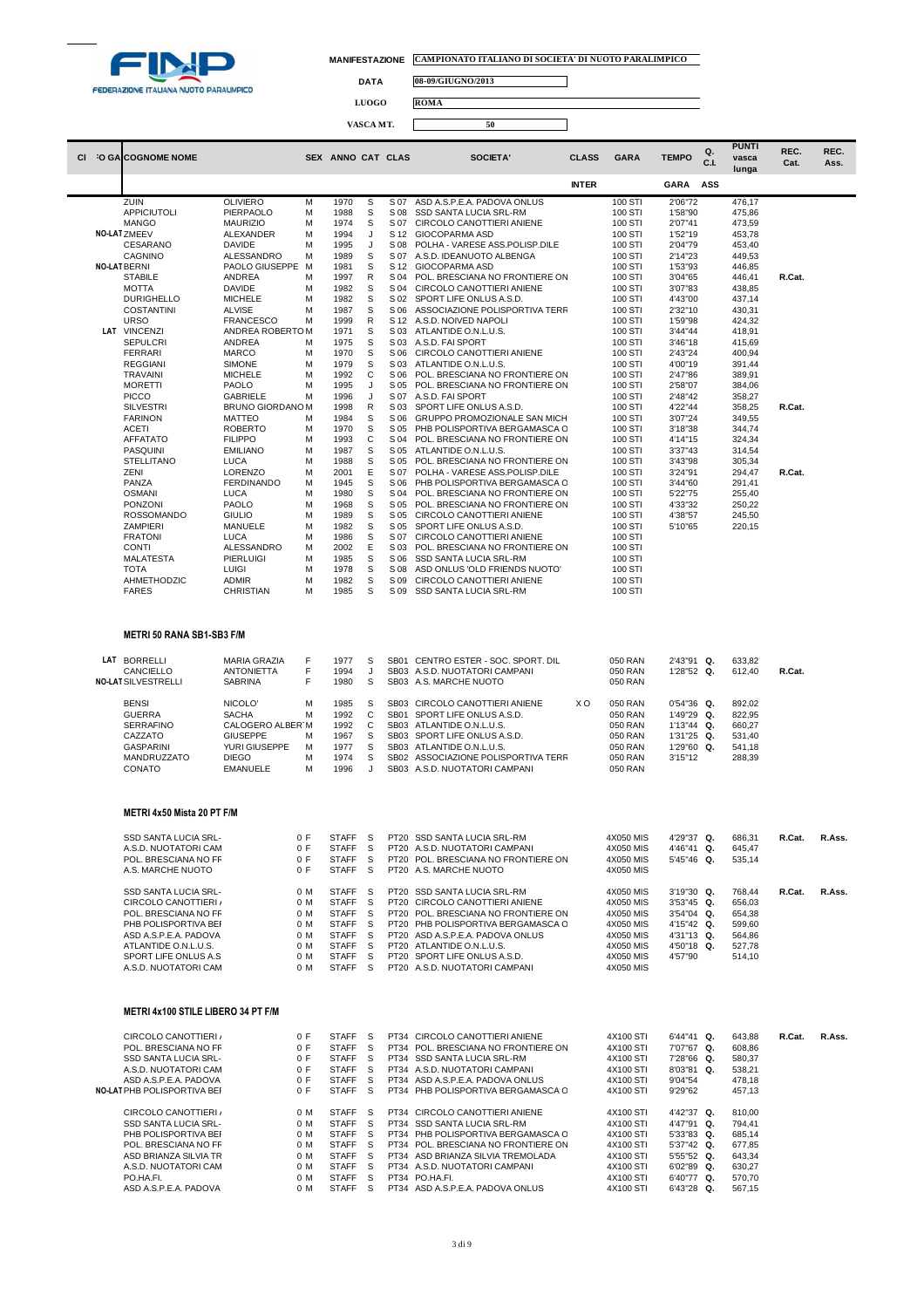

 $\overline{\phantom{a}}$ 

L.

| MANIFESTAZIONE CAMPIONATO ITALIANO DI SOCIETA' DI NUOTO PARALIMPICO |  |
|---------------------------------------------------------------------|--|
|                                                                     |  |

٦

**DATA 08-09/GIUGNO/2013**

**LUOGO ROMA**

|  |                              | VASCA MT.         | 50       |              |             |              |            |                                |              |              |
|--|------------------------------|-------------------|----------|--------------|-------------|--------------|------------|--------------------------------|--------------|--------------|
|  | CI O GALCOGNOME NOME         | SEX ANNO CAT CLAS | SOCIETA' | <b>CLASS</b> | <b>GARA</b> | <b>TEMPO</b> | Q.<br>C.I. | <b>PUNTI</b><br>vasca<br>lunga | REC.<br>Cat. | REC.<br>Ass. |
|  |                              |                   |          | <b>INTER</b> |             | <b>GARA</b>  | ASS        |                                |              |              |
|  | SABATO POMERIGGIO 08/06/2013 |                   |          |              |             |              |            |                                |              |              |

## **METRI 50 DORSO S1-S5 F/M**

|    | <b>GHIRETTI</b><br>CHIARIONI<br><b>SCIPIONE</b><br><b>VELLUCCI</b><br>MAZZOLA<br>CANCIELLO<br>SANTONOCITO<br><b>NO-LAT BONVECCHI</b><br><b>ROMAN</b><br>NO-LAT BRIZIO<br><b>NOCE</b><br><b>SIMION</b><br><b>BRANCACCIO</b><br><b>FALONE</b><br><b>MIGLIACCIO</b><br><b>GRIGOLON</b><br><b>BELLETTI</b><br>CASTELLARIN<br><b>TUTTINO</b><br><b>IMPARATO</b>  | GIULIA<br><b>STEFANIA</b><br><b>SERENA</b><br>CHIARA<br><b>OLGA</b><br><b>ANTONIETTA</b><br><b>LISA</b><br><b>MARIA</b><br>LUCIANA<br><b>SOFIA</b><br><b>ROSARIA</b><br><b>EMMA</b><br>MARIAROSARIA<br><b>FEDERICA</b><br>ANGELA<br>GIULIA<br>DANIELA<br>LAURA<br><b>DANIELA</b><br><b>STEFANIA</b>                                                           | F<br>F<br>F<br>F<br>F<br>F<br>F<br>F<br>F<br>F<br>F<br>F<br>F<br>F<br>F<br>F<br>F<br>F<br>F<br>F | 1994<br>1979<br>1989<br>1997<br>1982<br>1994<br>1982<br>1985<br>1966<br>1997<br>1971<br>1997<br>1976<br>1993<br>2000<br>1979<br>1984<br>1989<br>1974<br>1993                 | J<br>S<br>S<br>R<br>s<br>J<br>S<br>s<br>s<br>R<br>S<br>R<br>s<br>С<br>E<br>S<br>S<br>s<br>s<br>С           | S 05<br>S 05<br>S 03<br>S 05<br>S 02<br>S 05<br>S 05<br>S 05<br>S 04<br>S 05<br>S 04<br>S 05<br>S 05<br>S 05<br>S 05<br>S 03<br>S 03<br>S 05<br>S 05<br>S 03                 | EGO NUOTO A.S.D.<br>CIRCOLO CANOTTIERI ANIENE<br>SSD SANTA LUCIA SRL-RM<br>SSD SANTA LUCIA SRL-RM<br>POL. BRESCIANA NO FRONTIERE ON<br>A.S.D. NUOTATORI CAMPANI<br>ASD BRIANZA SILVIA TREMOLADA<br>A.S. MARCHE NUOTO<br>SPORT LIFE ONLUS A.S.D.<br>PHB POLISPORTIVA BERGAMASCA C<br>A.S.D. NUOTATORI CAMPANI<br>ASD A.S.P.E.A. PADOVA ONLUS<br>A.S.D. NUOTATORI CAMPANI<br>SSD SANTA LUCIA SRL-RM<br>A.P.D. DHEA SPORT<br>ASD A.S.P.E.A. PADOVA ONLUS<br>SPORT LIFE ONLUS A.S.D.<br>A.S.D. FAI SPORT<br>A.S.D. FAI SPORT<br>A.S.D. NUOTATORI CAMPANI                                                                                                   | ХO<br>ХO<br>XO<br>O<br>xо | 050 DOR<br>050 DOR<br>050 DOR<br>050 DOR<br>050 DOR<br>050 DOR<br>050 DOR<br>050 DOR<br>050 DOR<br>050 DOR<br>050 DOR<br>050 DOR<br>050 DOR<br>050 DOR<br>050 DOR<br>050 DOR<br>050 DOR<br>050 DOR<br>050 DOR<br>050 DOR                       | $0'51''45$ Q.<br>0'57"69 Q.<br>1'33"79 Q.<br>1'11"46<br>2'00"05 Q.<br>1'14"89 Q.<br>1'15"16 Q.<br>1'15"79 Q.<br>1'38"14 Q.<br>1'24"96<br>1'48"08 Q.<br>1'26"74<br>1'32"16<br>1'34"72<br>1'37"88<br>2'27"09<br>2'30"72<br>1'57"12<br>2'25"71<br>4'04"47 | Q.             | 751,80<br>670,48<br>603,69<br>541,28<br>524,78<br>516,49<br>514,64<br>510,36<br>494,09<br>455,27<br>448,65<br>445,93<br>419,70<br>408,36<br>395,18<br>384,93<br>375,66<br>330,26<br>265,46<br>231,60 | R.Cat.<br>R.Cat. | R.Ass. |
|----|-------------------------------------------------------------------------------------------------------------------------------------------------------------------------------------------------------------------------------------------------------------------------------------------------------------------------------------------------------------|---------------------------------------------------------------------------------------------------------------------------------------------------------------------------------------------------------------------------------------------------------------------------------------------------------------------------------------------------------------|--------------------------------------------------------------------------------------------------|------------------------------------------------------------------------------------------------------------------------------------------------------------------------------|------------------------------------------------------------------------------------------------------------|------------------------------------------------------------------------------------------------------------------------------------------------------------------------------|--------------------------------------------------------------------------------------------------------------------------------------------------------------------------------------------------------------------------------------------------------------------------------------------------------------------------------------------------------------------------------------------------------------------------------------------------------------------------------------------------------------------------------------------------------------------------------------------------------------------------------------------------------|---------------------------|------------------------------------------------------------------------------------------------------------------------------------------------------------------------------------------------------------------------------------------------|--------------------------------------------------------------------------------------------------------------------------------------------------------------------------------------------------------------------------------------------------------|----------------|------------------------------------------------------------------------------------------------------------------------------------------------------------------------------------------------------|------------------|--------|
|    |                                                                                                                                                                                                                                                                                                                                                             |                                                                                                                                                                                                                                                                                                                                                               |                                                                                                  |                                                                                                                                                                              |                                                                                                            |                                                                                                                                                                              |                                                                                                                                                                                                                                                                                                                                                                                                                                                                                                                                                                                                                                                        |                           |                                                                                                                                                                                                                                                |                                                                                                                                                                                                                                                        |                |                                                                                                                                                                                                      |                  |        |
| FG | <b>NO-LAT BETTELLA</b><br><b>PLACIDI</b><br>CASTAGNETO<br>CATANIA<br><b>NO-LAT PELLACANI</b><br><b>STEVANATO</b><br><b>PAOLA</b><br><b>BINI</b><br><b>LUDOVICI</b><br><b>LEONI</b><br><b>LOMBARDINI</b><br><b>GIOVAGNOLI</b><br>PAULON<br><b>PRINCIPI</b><br><b>COLOMBO</b><br><b>MARTELLI</b><br><b>STABILE</b><br><b>SARCINA</b>                          | <b>FRANCESCO</b><br><b>ROBERTO</b><br>ANDREA<br><b>MARCO</b><br><b>LUCA</b><br><b>DARIO</b><br><b>LUIGI</b><br><b>LORENZO</b><br>CARLO<br><b>IVAN</b><br><b>SERGIO</b><br><b>GIANLUCA</b><br>ALESSANDRO<br><b>ANTONIO</b><br>ANDREA<br><b>MASSIMO</b><br>ANDREA<br><b>GIACOMO</b>                                                                             | M<br>M<br>M<br>M<br>M<br>M<br>М<br>M<br>M<br>M<br>M<br>M<br>М<br>М<br>M<br>M<br>M<br>M           | 1989<br>1976<br>1988<br>1973<br>1984<br>1988<br>1980<br>1985<br>1971<br>1982<br>1977<br>1971<br>1991<br>1972<br>1993<br>1970<br>1997<br>1992                                 | S<br>s<br>s<br>S<br>S<br>s<br>S<br>s<br>S<br>s<br>s<br>S<br>С<br>S<br>С<br>s<br>R<br>С                     | S 02<br>S 04<br>S 05<br>S 05<br>S 02<br>S 04<br>S 05<br>S 04<br>S 04<br>S 05<br>S 03<br>S 05<br>S 04<br>S 04<br>S 04<br>S 04<br>S 03                                         | ASD A.S.P.E.A. PADOVA ONLUS<br>SSD SANTA LUCIA SRL-RM<br>A.S.D. FRATELLANZA NUOTO PONTE X O<br>SSD SANTA LUCIA SRL-RM<br>ATLANTIDE O.N.L.U.S.<br>ASD A.S.P.E.A. PADOVA ONLUS<br>A.S.D. NUOTATORI CAMPANI<br>PO.HA.FI.<br>S 03 SSD SANTA LUCIA SRL-RM<br>SSD SANTA LUCIA SRL-RM<br>PHB POLISPORTIVA BERGAMASCA C<br>SSD SANTA LUCIA SRL-RM<br>SSD SANTA LUCIA SRL-RM<br>ASD A.S.P.E.A. PADOVA ONLUS<br>POLHA - VARESE ASS.POLISP.DILE<br>POL. BRESCIANA NO FRONTIERE ON<br>POL. BRESCIANA NO FRONTIERE ON<br>S.S.D. RARI NANTES MAROSTICA                                                                                                               | XO<br>ХO<br>ХO<br>XO      | 050 DOR<br>050 DOR<br>050 DOR<br>050 DOR<br>050 DOR<br>050 DOR<br>050 DOR<br>050 DOR<br>050 DOR<br>050 DOR<br>050 DOR<br>050 DOR<br>050 DOR<br>050 DOR<br>050 DOR<br>050 DOR<br>050 DOR<br>050 DOR                                             | 1'12"32 Q.<br>0'57"90<br>0'48"52 Q.<br>$0'51''49$ Q.<br>1'31"12 Q.<br>1'04"54 Q.<br>0'56"52 Q.<br>1'10"40 Q.<br>1'09"79 Q.<br>1'11"62 Q.<br>1'02"01 Q.<br>1'15"42 Q.<br>1'02"89 Q.<br>1'16"89<br>1'18"53 Q.<br>1'19"64 Q.<br>1'19"77<br>1'18"93 Q.     | Q.<br>Q.<br>Q. | 842,09<br>737,65<br>721,15<br>679,55<br>668,35<br>661,76<br>619,07<br>606,68<br>604,81<br>596,34<br>564,26<br>559,67<br>556,37<br>555,47<br>543,87<br>536,29<br>535,41<br>534,78                     | R.Cat.           | R.Ass. |
|    | <b>FALCONI</b><br>COTTICELLI<br><b>SERRAFINO</b><br>CAZZATO<br>MOTTA<br><b>DURIGHELLO</b><br><b>CONTI</b><br><b>ACETI</b><br><b>SEPULCRI</b><br>LAT VINCENZI<br><b>REGGIANI</b><br><b>MORETTI</b><br><b>AFFATATO</b><br><b>SILVESTRI</b><br>PASQUINI<br><b>OSMANI</b><br>ROSSOMANDO<br>ZAMPIERI<br>MANDRUZZATO<br><b>FG-LAT SETARO</b><br>PONZONI<br>CONATO | <b>FABIO</b><br>GIUSEPPE<br>CALOGERO ALBER'M<br><b>GIUSEPPE</b><br><b>DAVIDE</b><br><b>MICHELE</b><br>ALESSANDRO<br><b>ROBERTO</b><br>ANDREA<br>ANDREA ROBERTO M<br><b>SIMONE</b><br><b>PAOLO</b><br><b>FILIPPO</b><br>BRUNO GIORDANO M<br><b>EMILIANO</b><br>LUCA<br><b>GIULIO</b><br>MANUELE<br><b>DIEGO</b><br><b>GIOVANNI</b><br>PAOLO<br><b>EMANUELE</b> | M<br>М<br>M<br>M<br>M<br>М<br>M<br>М<br>M<br>M<br>М<br>M<br>M<br>M<br>M<br>M<br>M<br>М<br>М      | 1977<br>2000<br>1992<br>1967<br>1982<br>1982<br>2002<br>1970<br>1975<br>1971<br>1979<br>1995<br>1993<br>1998<br>1987<br>1980<br>1989<br>1982<br>1974<br>1994<br>1968<br>1996 | s<br>E<br>С<br>s<br>s<br>s<br>E<br>S<br>s<br>S<br>S<br>J<br>С<br>R<br>s<br>S<br>S<br>s<br>s<br>J<br>S<br>J | S 04<br>S 05<br>S 04<br>S 05<br>S 04<br>S 02<br>S 03<br>S 05<br>S 03<br>S 03<br>S 03<br>S 05<br>S 04<br>S 03<br>S 05<br>S 04<br>S 05<br>S 05<br>S 03<br>S 04<br>S 05<br>S 04 | SSD SANTA LUCIA SRL-RM<br>A.S.D. NUOTATORI CAMPANI<br>ATLANTIDE O.N.L.U.S.<br>SPORT LIFE ONLUS A.S.D.<br>CIRCOLO CANOTTIERI ANIENE<br>SPORT LIFE ONLUS A.S.D.<br>POL. BRESCIANA NO FRONTIERE ON<br>PHB POLISPORTIVA BERGAMASCA C<br>A.S.D. FAI SPORT<br>ATLANTIDE O.N.L.U.S.<br>ATLANTIDE O.N.L.U.S.<br>POL. BRESCIANA NO FRONTIERE ON<br>POL. BRESCIANA NO FRONTIERE ON<br>SPORT LIFE ONLUS A.S.D.<br>ATLANTIDE O.N.L.U.S.<br>POL. BRESCIANA NO FRONTIERE ON<br>CIRCOLO CANOTTIERI ANIENE<br>SPORT LIFE ONLUS A.S.D.<br>ASSOCIAZIONE POLISPORTIVA TERR<br>ASD ONLUS 'OLD FRIENDS NUOTO'<br>POL. BRESCIANA NO FRONTIERE ON<br>A.S.D. NUOTATORI CAMPANI |                           | 050 DOR<br>050 DOR<br>050 DOR<br>050 DOR<br>050 DOR<br>050 DOR<br>050 DOR<br>050 DOR<br>050 DOR<br>050 DOR<br>050 DOR<br>050 DOR<br>050 DOR<br>050 DOR<br>050 DOR<br>050 DOR<br>050 DOR<br>050 DOR<br>050 DOR<br>050 DOR<br>050 DOR<br>050 DOR | 1'21"00<br>1'10"09<br>1'26"67<br>1'17"38<br>1'34"99<br>2'16"51 Q.<br>1'36"19 Q.<br>1'23"14<br>1'42"83<br>1'43"23<br>1'50"54<br>1'33"94<br>1'57"42<br>1'56"38<br>1'37"25<br>2'11"96<br>2'12"97<br>2'16"00<br>2'55"56<br>3'56"46                         |                | 527,28<br>499,22<br>492,79<br>452,18<br>449,63<br>446,12<br>438,82<br>420,86<br>410,48<br>408,89<br>381,85<br>372,47<br>363,74<br>362,69<br>359,79<br>323,66<br>263,14<br>257,28<br>240,43<br>180,62 | R.Cat.<br>R.Cat. |        |
|    | METRI 400 STILE LIBERO S6-S13 F/M                                                                                                                                                                                                                                                                                                                           |                                                                                                                                                                                                                                                                                                                                                               |                                                                                                  |                                                                                                                                                                              |                                                                                                            |                                                                                                                                                                              |                                                                                                                                                                                                                                                                                                                                                                                                                                                                                                                                                                                                                                                        |                           |                                                                                                                                                                                                                                                |                                                                                                                                                                                                                                                        |                |                                                                                                                                                                                                      |                  |        |
|    | <b>RABBOLINI</b><br><b>SOLA</b><br><b>BOSCAINI</b><br>LONGHI<br><b>MURANO</b><br>CORNACCHINI<br><b>ALBICINI</b><br><b>BUSATO</b><br><b>LOCATELLI</b>                                                                                                                                                                                                        | <b>MARTINA</b><br><b>YLENIA</b><br>LAURA<br><b>BEATRICE</b><br><b>DANIELA</b><br><b>SOFIA</b><br><b>CRISTINA</b><br><b>PATRIZIA</b><br>ALESSANDRA                                                                                                                                                                                                             | F<br>F<br>F<br>F<br>F<br>F<br>F<br>F<br>F                                                        | 1998<br>1995<br>1989<br>1994<br>1977<br>1997<br>1969<br>1977<br>1984                                                                                                         | R<br>J<br>S<br>J<br>s<br>R<br>s<br>s<br>s                                                                  | S 06<br>S 07<br>S 10<br>S 08<br>S 13<br>S 06<br>S 06                                                                                                                         | S 12 G.S. DIL. NON VEDENTI MILANO - ONI X O<br>POL. BRESCIANA NO FRONTIERE ON XO<br>POL. BRESCIANA NO FRONTIERE ON<br>POL. BRESCIANA NO FRONTIERE ON<br>S 07 ASD PROPATRIA DISABILI BUSTO AR<br>ATLANTIDE O.N.L.U.S.<br>POL. BRESCIANA NO FRONTIERE ON<br>ASD A.S.P.E.A. PADOVA ONLUS<br>PHB POLISPORTIVA BERGAMASCA C                                                                                                                                                                                                                                                                                                                                 |                           | 400 STI<br>400 STI<br>400 STI<br>400 STI<br>400 STI<br>400 STI<br>400 STI<br>400 STI<br>400 STI                                                                                                                                                | 6'10"45 Q.<br>7'46"72 Q.<br>8'03"30 Q.<br>7'24"62 Q.<br>8'14"59 Q.<br>7'47"89 Q.<br>7'36"08 Q.<br>10'38"64<br>11'23"58                                                                                                                                 |                | 748,74<br>683,86<br>618,70<br>614,34<br>604,58<br>603,30<br>589,02<br>499,77<br>466,91                                                                                                               | R.Cat.<br>R.Cat. | R.Ass. |
|    | <b>SOTTILE</b><br><b>BOCCIARDO</b>                                                                                                                                                                                                                                                                                                                          | <b>FABRIZIO</b><br><b>FRANCESCO</b>                                                                                                                                                                                                                                                                                                                           | M<br>M                                                                                           | 1993<br>1994                                                                                                                                                                 | $\mathsf{C}$<br>J                                                                                          | S 12<br>S 07                                                                                                                                                                 | POLHA - VARESE ASS.POLISP.DILE<br>FORMIDABILE S.S.D. ARL                                                                                                                                                                                                                                                                                                                                                                                                                                                                                                                                                                                               | XO<br>ХO                  | <b>400 STI</b><br>400 STI                                                                                                                                                                                                                      | 4'33"90 Q.<br>5'16"04 Q.                                                                                                                                                                                                                               |                | 907,78<br>894,86                                                                                                                                                                                     |                  |        |
|    | <b>PASQUINI</b><br><b>D'IPPOLITO</b><br>CAVALIERE<br><b>SPAIRANI</b><br><b>GIACOMIN</b><br><b>SMITS</b><br>CAMPORA<br>FARETRA<br><b>ROTA</b><br><b>GROTTESI</b>                                                                                                                                                                                             | <b>ROBERTO</b><br><b>FULVIO</b><br><b>ANTONIO</b><br><b>CLAUDIO</b><br><b>ENRICO</b><br><b>BERND</b><br>ANDREA<br>CLAUDIO<br><b>MATTEO</b><br>ALESSANDRO                                                                                                                                                                                                      | M<br>M<br>M<br>M<br>M<br>M<br>M<br>M<br>М<br>M                                                   | 1968<br>1983<br>1988<br>1986<br>1967<br>1975<br>1974<br>1965<br>1994<br>1970                                                                                                 | s<br>s<br>s<br>s<br>S<br>s<br>s<br>s<br>J<br>s                                                             | S 10<br>S 10<br>S 06<br>S 07<br>S 07<br>S 07<br>S 09<br>S 06                                                                                                                 | SSD SANTA LUCIA SRL-RM<br>CIRCOLO CANOTTIERI ANIENE<br>ASD SPORTING CLUB FLEGREO<br>S 10 A.I.C.S. PAVIA NUOTO A.S.D.<br>ASD A.S.P.E.A. PADOVA ONLUS<br>PHB POLISPORTIVA BERGAMASCA C XO<br>SSD SANTA LUCIA SRL-RM<br>SSD SANTA LUCIA SRL-RM<br>PHB POLISPORTIVA BERGAMASCA C X<br>S 06 SSD SANTA LUCIA SRL-RM                                                                                                                                                                                                                                                                                                                                          | X<br>XO<br>xо             | 400 STI<br>400 STI<br>400 STI<br>400 STI<br>400 STI<br>400 STI<br>400 STI<br>400 STI<br>400 STI<br>400 STI                                                                                                                                     | 4'54"46 Q.<br>4'57"29 Q.<br>6'00"88 Q.<br>5'09"32 Q.<br>6'22"57 Q.<br>6'23"31 Q.<br>6'28"61 Q.<br>6'05"81 Q.<br>7'07"27 Q.<br>7'07"67 Q.                                                                                                               |                | 829,31<br>821,42<br>797,36<br>789,47<br>739,24<br>737,81<br>727,75<br>685,82<br>673,46<br>672,83                                                                                                     |                  |        |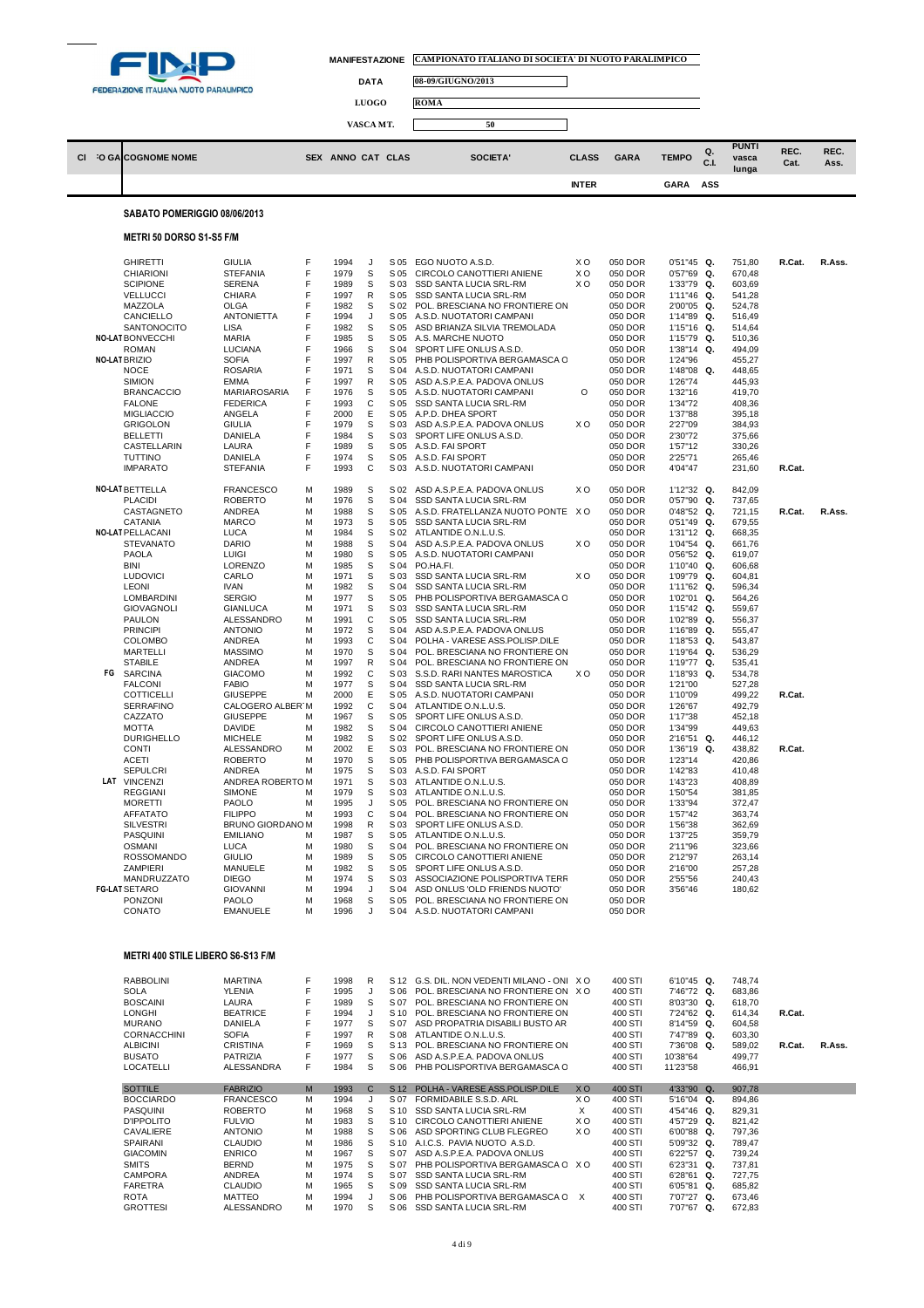

┓

**DATA 08-09/GIUGNO/2013**

**LUOGO ROMA**

|    |                                        |                          |   |                   | VASCA MT. |      | 50                                |                |             |              |            |                                |              |              |
|----|----------------------------------------|--------------------------|---|-------------------|-----------|------|-----------------------------------|----------------|-------------|--------------|------------|--------------------------------|--------------|--------------|
|    | <b>O GALCOGNOME NOME</b>               |                          |   | SEX ANNO CAT CLAS |           |      | SOCIETA'                          | <b>CLASS</b>   | <b>GARA</b> | <b>TEMPO</b> | Q.<br>C.I. | <b>PUNTI</b><br>vasca<br>lunga | REC.<br>Cat. | REC.<br>Ass. |
|    |                                        |                          |   |                   |           |      |                                   | <b>INTER</b>   |             | <b>GARA</b>  | ASS        |                                |              |              |
|    | POZZAN                                 | <b>STEFANO</b>           | M | 1985              | S         | S 08 | GRUPPO PROMOZIONALE SAN MICH      |                | 400 STI     | 6'42"65 Q.   |            | 660,82                         |              |              |
|    | <b>FERRATO</b>                         | <b>ALESSANDRO</b>        | M | 1971              | S         | S 10 | ASD A.S.P.E.A. PADOVA ONLUS       | O              | 400 STI     | 6'19"76      |            | 643,04                         |              |              |
|    | VARRIALE                               | <b>MARIO</b>             | M | 1973              | S         | S 09 | SSD SANTA LUCIA SRL-RM            |                | 400 STI     | 6'31"75      |            | 640,41                         |              |              |
|    | <b>URSO</b>                            | <b>SALVATORE</b>         | M | 1999              | R         | S 12 | A.S.D. NOIVED NAPOLI              | X <sub>O</sub> | 400 STI     | 6'41"39 Q.   |            | 619,45                         | R.Cat.       |              |
|    | <b>AGAZZI</b>                          | <b>ROBERTO</b>           | M | 1960              | S         | S 07 | PHB POLISPORTIVA BERGAMASCA C     |                | 400 STI     | 7'47"01      |            | 605,58                         |              |              |
|    | <b>DOLCI</b>                           | <b>FRANCO</b>            | M | 1968              | S         | S 08 | PHB POLISPORTIVA BERGAMASCA O     |                | 400 STI     | 7'25"96      |            | 596,65                         |              |              |
|    | <b>BRUSCA</b>                          | <b>MATTEO</b>            | M | 1993              | C         | S 06 | ASD BRIANZA SILVIA TREMOLADA      |                | 400 STI     | 8'10"77      |            | 586,32                         |              |              |
|    | <b>ESPOSITO</b>                        | <b>MARIO</b>             | M | 1961              | S         | S 09 | PHB POLISPORTIVA BERGAMASCA C     |                | 400 STI     | 7'25"87      |            | 562,68                         |              |              |
|    | <b>BEZ</b>                             | <b>NICOLA</b>            | M | 1988              | S         | S 06 | ASD A.S.P.E.A. PADOVA ONLUS       | <b>XO</b>      | 400 STI     | 9'11"63      |            | 521,64                         |              |              |
|    | <b>DE NARDI</b>                        | <b>ALBERTO</b>           | M | 1969              | S         | S 09 | SPORT LIFE ONLUS A.S.D.           |                | 400 STI     | 8'20"19      |            | 501,57                         |              |              |
|    | <b>BEGGIATO</b>                        | LUIGI                    | M | 1998              | R         | S 06 | ASD A.S.P.E.A. PADOVA ONLUS       |                | 400 STI     | 11'10"73     |            | 429,01                         |              |              |
| FG | CASALI                                 | <b>KEVIN</b>             | M | 1993              | C         | S 14 | <b>TEAM ITALIA FISDIR</b>         | <b>XX</b>      | 400 STI     | 4'44"38 Q.   |            |                                |              |              |
|    | METRI 200 STILE LIBERO S1-S5 - S14 F/M |                          |   |                   |           |      |                                   |                |             |              |            |                                |              |              |
|    | TRIMI                                  | <b>ARJOLA</b>            | F | 1987              | S         | S 04 | ASD BRIANZA SILVIA TREMOLADA      | <b>XO</b>      | 200 STI     | 3'36"43 Q.   |            | 895,86                         | R.Cat.       | R.Ass.       |
|    | <b>GADOLA</b>                          | <b>GIULIA</b>            | F | 1986              | S         | S 03 | POL. BRESCIANA NO FRONTIERE ON XO |                | 200 STI     | 6'15"59 Q.   |            | 677,47                         |              |              |
|    | <b>SCIPIONE</b>                        | <b>SERENA</b>            |   | 1989              | S         | S 03 | SSD SANTA LUCIA SRL-RM            | X <sub>O</sub> | 200 STI     | 6'20"10 Q.   |            | 669.43                         |              |              |
|    | <b>NO-LAT KOSINSKA</b>                 | <b>FRANCESCA</b>         |   | 1976              | S         | S 04 | A.S. MARCHE NUOTO                 |                | 200 STI     | 5'47"33 Q.   |            | 558,23                         |              |              |
|    | CORTE                                  | <b>ALESSIA</b>           |   | 1985              | S         | S 04 | SPORT LIFE ONLUS A.S.D.           |                | 200 STI     | 5'53"51 Q.   |            | 548,47                         |              |              |
|    | ZANMARCHI                              | VALENTINA                |   | 1976              | S         | S 03 | A.S.D. FAI SPORT                  |                | 200 STI     | 7'45"12 Q.   |            | 547.06                         |              |              |
|    | <b>ROMAN</b>                           | <b>LUCIANA</b>           |   | 1966              | S         | S 04 | SPORT LIFE ONLUS A.S.D.           |                | 200 STI     | 7'31"45      |            | 429,48                         |              |              |
| FG | PALAZZO                                | <b>XENIA FRANCESCA F</b> |   | 1998              | R         | S 14 | <b>TEAM ITALIA FISDIR</b>         | XX             | 200 STI     | 2'21"66 Q.   |            |                                |              |              |
| FG | OBERHAUSER                             | <b>KATHRIN</b>           |   | 1992              | C         | S 14 | <b>TEAM ITALIA FISDIR</b>         | XX             | 200 STI     | 2'56"44 Q.   |            |                                |              |              |
| FG | <b>GIBELLINI</b>                       | <b>MICHELA</b>           | F | 1980              | S         | S 14 | PHB POLISPORTIVA BERGAMASCA C     |                | 200 STI     | 3'47"45 Q.   |            |                                |              |              |

| гu | <b>GIDELLINI</b>        | <b>IVIIU TELA</b> |   | l aon | $\mathbf{\Omega}$ | ۱4 ت            | PHD PULISPURTIVA BERGAMASCA C     |                | <b>200 STI</b> | -947 49 W     |           |        |        |        |
|----|-------------------------|-------------------|---|-------|-------------------|-----------------|-----------------------------------|----------------|----------------|---------------|-----------|--------|--------|--------|
|    | <b>NO-LATBETTELLA</b>   | <b>FRANCESCO</b>  | M | 1989  |                   | S <sub>02</sub> | ASD A.S.P.E.A. PADOVA ONLUS       | X <sub>O</sub> | <b>200 STI</b> | 5'02"81       | <b>Q.</b> | 906.15 | R.Cat. | R.Ass. |
|    | <b>NO-LAT PELLACANI</b> | LUCA              | м | 1984  | S                 |                 | S 02 ATLANTIDE O.N.L.U.S.         |                | 200 STI        | 6'30"18 Q.    |           | 703.24 |        |        |
| FG | <b>LUDOVICI</b>         | CARLO             | м | 1971  | S                 |                 | S 03 SSD SANTA LUCIA SRL-RM       | xο             | 200 STI        | $4'57''99$ Q. |           | 659.25 |        |        |
|    | <b>STEVANATO</b>        | <b>DARIO</b>      | м | 1988  |                   | S 04            | ASD A.S.P.E.A. PADOVA ONLUS       | xо             | 200 STI        | 4'48"12 Q.    |           | 610.20 |        |        |
|    | <b>SARCINA</b>          | <b>GIACOMO</b>    | м | 1992  |                   |                 | S 03 S.S.D. RARI NANTES MAROSTICA | xо             | 200 STI        | 5'45"98 Q.    |           | 567.81 | R.Cat. |        |
|    | <b>VIDAL</b>            | <b>MATTEO</b>     | м | 1984  | S                 | S 04            | SPORT LIFE ONLUS A.S.D.           |                | 200 STI        | 5'10"81       |           | 565.65 |        |        |
|    | <b>GAZZOLA</b>          | <b>MARCO</b>      | м | 1980  | S.                | S 05            | SPORT LIFE ONLUS A.S.D.           |                | 200 STI        | 4'34"75 Q.    |           | 533.25 |        |        |
| FG | CASALI                  | <b>KEVIN</b>      | M | 1993  |                   | S 14            | <b>TEAM ITALIA FISDIR</b>         | ХX             | 200 STI        | 2'13"16 Q.    |           |        |        |        |
|    |                         |                   |   |       |                   |                 |                                   |                |                |               |           |        |        |        |

### **METRI 100 RANA SB4- SB14 F/M**

|    | <b>TALAMONA</b>       | ARIANNA                  | F | 1994 | J            | SB06 POLHA - VARESE ASS.POLISP.DILE         | xо             | <b>100 RAN</b> | 1'56"46 Q. | 820,11 |        |        |
|----|-----------------------|--------------------------|---|------|--------------|---------------------------------------------|----------------|----------------|------------|--------|--------|--------|
|    | <b>GHIRETTI</b>       | <b>GIULIA</b>            | F | 1994 | J            | SB04 EGO NUOTO A.S.D.                       | X <sub>O</sub> | <b>100 RAN</b> | 2'16"32 Q. | 762,84 | R.Cat. | R.Ass. |
|    | <b>RABBOLINI</b>      | <b>MARTINA</b>           | F | 1998 | R            | SB12 G.S. DIL. NON VEDENTI MILANO - ONI X O |                | <b>100 RAN</b> | 1'44"72 Q. | 729,37 | R.Cat. | R.Ass. |
|    | <b>VIVENZIO</b>       | <b>LUIGIA</b>            | F | 1991 | C            | SB12 A.S.D. NOIVED NAPOLI                   | X <sub>O</sub> | <b>100 RAN</b> | 1'45"47 Q. | 724.19 |        |        |
|    | <b>BAZDOACA</b>       | <b>GEORGIANA VICTO F</b> |   | 1983 | S            | SB07 CIRCOLO CANOTTIERI ANIENE              | $\circ$        | <b>100 RAN</b> | 2'10"24 Q. | 679,75 |        |        |
|    | <b>PIETRONI</b>       | <b>ELENA</b>             | F | 1996 | J            | SB06 ASD DIVERSAMENTE-ABILI BRIANTE/ XO     |                | <b>100 RAN</b> | 2'23"44 Q. | 665.85 |        |        |
|    | <b>FERRANTE</b>       | <b>SUSANNA</b>           | F | 1996 | J            | SB05 POL. BRESCIANA NO FRONTIERE ON XO      |                | <b>100 RAN</b> | 2'22"25 Q. | 659,75 |        |        |
|    | <b>BELLIN</b>         | <b>MARIA ROZALIA</b>     | F | 1994 | J            | SB09 ASD A.S.P.E.A. PADOVA ONLUS            | XO.            | <b>100 RAN</b> | 1'56"75 Q. | 658.93 |        |        |
|    | <b>MARCHESINI</b>     | <b>AGNESE</b>            | F | 1997 | $\mathsf{R}$ | SB13 GRUPPO PROMOZIONALE SAN MICH           |                | <b>100 RAN</b> | 1'57"56 Q. | 656.01 | R.Cat. |        |
|    | NO-LATZONTA CORRATO   | <b>ISABELLA</b>          | F | 1993 | C            | SB12 ASD A.S.P.E.A. PADOVA ONLUS            | X <sub>O</sub> | <b>100 RAN</b> | 2'02"90 Q. | 621,48 |        |        |
|    | <b>VELLUCCI</b>       | <b>CHIARA</b>            | F | 1997 | R            | SB05 SSD SANTA LUCIA SRL-RM                 |                | <b>100 RAN</b> | 2'37"47 Q. | 595,99 |        |        |
|    | ZARO                  | <b>MARTA</b>             | F | 1990 | S            | SB13 POLHA - VARESE ASS.POLISP.DILE         |                | <b>100 RAN</b> | 2'12"96 Q. | 580.02 |        |        |
|    | NO-LAT GASTALDI       | ANNA LAURA               | F | 2000 | E            | SB12 ASD A.S.P.E.A. PADOVA ONLUS            | XO.            | <b>100 RAN</b> | 2'12"81 Q. |        |        |        |
|    | <b>POLISENO</b>       | <b>SARA</b>              | F |      | S            |                                             |                | <b>100 RAN</b> |            | 575,11 |        |        |
|    |                       |                          |   | 1982 |              | SB11 CIRCOLO CANOTTIERI ANIENE              |                |                | 2'33"34 Q. | 573,76 |        |        |
|    | CATALANO              | <b>FRANCESCA</b>         | F | 2000 | E            | SB11 A.P.D. DHEA SPORT                      |                | <b>100 RAN</b> | 2'51"29    | 513.63 |        |        |
|    | PANZA                 | <b>SILVIA</b>            | F | 1998 | R            | SB09 PHB POLISPORTIVA BERGAMASCA C          |                | <b>100 RAN</b> | 2'30"05 Q. | 512,70 |        |        |
|    | <b>BRIZIO</b>         | <b>SOFIA</b>             | F | 1997 | $\mathsf{R}$ | SB04 PHB POLISPORTIVA BERGAMASCA C          |                | <b>100 RAN</b> | 3'39"47 Q. | 473,82 |        |        |
|    | <b>NO-LAT MANTOAN</b> | LARA                     | F | 1999 | R            | SB12 ASD A.S.P.E.A. PADOVA ONLUS            | X <sub>O</sub> | <b>100 RAN</b> | 2'43"85    | 466,16 |        |        |
|    | <b>REBUSSI</b>        | <b>CLELIA</b>            | F | 1952 | S            | SB04 PHB POLISPORTIVA BERGAMASCA C          |                | <b>100 RAN</b> | 3'46"79 Q. | 458,53 |        |        |
|    | <b>NOCE</b>           | <b>ROSARIA</b>           | F | 1971 | S            | SB04 A.S.D. NUOTATORI CAMPANI               |                | <b>100 RAN</b> | 3'51"42 Q. | 449.36 |        |        |
|    | <b>BRANCACCIO</b>     | MARIAROSARIA             | F | 1976 | S            | SB04 A.S.D. NUOTATORI CAMPANI               | $\circ$        | <b>100 RAN</b> | 3'54"00 Q. | 444,40 |        |        |
|    | <b>TOIA</b>           | <b>ANGELICA</b>          | F | 1985 | S            | SB04 ASD PROPATRIA DISABILI BUSTO AR        |                | <b>100 RAN</b> |            |        |        |        |
| FG | PALAZZO               | <b>XENIA FRANCESCA F</b> |   | 1998 | R            | SB14 TEAM ITALIA FISDIR                     | XX.            | <b>100 RAN</b> | 1'30"08 Q. |        |        |        |
| FG | OBERHAUSER            | <b>KATHRIN</b>           | F | 1992 | C            | SB14 TEAM ITALIA FISDIR                     | XX.            | <b>100 RAN</b> | 1'36"25 Q. |        |        |        |
|    | <b>MORELLI</b>        | EFREM                    | M | 1979 | s            | SB04 POL. BRESCIANA NO FRONTIERE ON         | X O            | <b>100 RAN</b> | 1'48"90 Q. | 847,29 |        |        |
|    | <b>ROMELE</b>         | <b>GIUSEPPE</b>          | M | 1992 | C            | SB06 POLISP. DISABILI VALCAMONICA           | XO.            | <b>100 RAN</b> | 1'38"29 Q. | 815,65 | R.Cat. | R.Ass. |
|    | PALANTRANI            | <b>ANDREA</b>            | M | 1975 | S            | SB13 CIRCOLO CANOTTIERI ANIENE              | $\Omega$       | <b>100 RAN</b> | 1'20"29 Q. | 795,99 |        |        |
|    | CASTAGNETO            | <b>ANDREA</b>            | M | 1988 | S            | SB04 A.S.D. FRATELLANZA NUOTO PONTE X O     |                | <b>100 RAN</b> | 2'03"13 Q. | 749.37 |        |        |
|    | <b>GALIMBERTI</b>     | <b>LUCA</b>              | м | 1973 | S            | SB05 CIRCOLO CANOTTIERI ANIENE              |                | <b>100 RAN</b> | 2'06"35 Q. | 724,18 |        |        |
|    | <b>ALIBRANDI</b>      | <b>LORENZO</b>           | M | 1994 | J            | SB08 SSD SANTA LUCIA SRL-RM                 |                | <b>100 RAN</b> | 1'33"73 Q. | 714,93 |        |        |
|    | <b>MARCOTULLIO</b>    | <b>VALERIO</b>           | M | 1993 | C            | SB08 SSD SANTA LUCIA SRL-RM                 | Χ              | <b>100 RAN</b> | 1'34"79 Q. | 706,93 |        |        |
|    | <b>VENERUSO</b>       | <b>EMANUELE</b>          | M | 1992 | $\mathsf{C}$ | SB09 A.S.D. NUOTATORI CAMPANI               | XO.            | <b>100 RAN</b> | 1'31"95 Q. | 696,25 | R.Cat. | R.Ass. |
|    | <b>PAULON</b>         | ALESSANDRO               | M | 1991 | C            | SB04 SSD SANTA LUCIA SRL-RM                 |                | <b>100 RAN</b> | 2'13"26 Q. | 692,41 | R.Cat. |        |
|    | NADALET               | <b>ANDREA</b>            | M | 1996 | J            | SB09 A.S.D. FAI SPORT                       |                | <b>100 RAN</b> | 1'34"30 Q. | 678,90 |        |        |
|    | <b>BELLINI</b>        | MARCELLO                 | M | 1970 | S            | SB08 SSD SANTA LUCIA SRL-RM                 |                | <b>100 RAN</b> | 1'38"75 Q. | 678,58 |        |        |
|    | ZAMPOLERI             | <b>IVANO</b>             | M | 1980 | S            | SB09 PHB POLISPORTIVA BERGAMASCA C          |                | <b>100 RAN</b> | 1'37"25 Q. | 658,30 |        |        |
|    | <b>MASSUSSI</b>       | <b>ANDREA</b>            | M | 1994 | J            | SB06 POL. BRESCIANA NO FRONTIERE ON         |                | <b>100 RAN</b> | 2'01"79 Q. | 658,26 |        |        |
|    | <b>MANGO</b>          | <b>MAURIZIO</b>          | M | 1974 | s            | SB06 CIRCOLO CANOTTIERI ANIENE              |                | <b>100 RAN</b> | 2'02"34 Q. | 655,30 |        |        |
|    | <b>RUBINO</b>         | <b>FRANCESCO</b>         | M | 1970 | S            | SB09 CIRCOLO CANOTTIERI ANIENE              |                | <b>100 RAN</b> | 1'39"03 Q. | 646.47 |        |        |
|    | <b>CATANIA</b>        | <b>MARCO</b>             | м | 1973 | s            | SB04 SSD SANTA LUCIA SRL-RM                 |                | <b>100 RAN</b> | 2'23"72 Q. | 642,01 |        |        |
|    | NO-LATZMEEV           |                          | M |      | J            |                                             |                |                |            |        |        |        |
|    |                       | ALEXANDER                |   | 1994 |              | SB12 GIOCOPARMA ASD                         |                | <b>100 RAN</b> | 1'45"62 Q. | 637,00 |        |        |
|    | <b>BASSANI</b>        | <b>FEDERICO</b>          | M | 1996 | J            | SB11 CIRCOLO CANOTTIERI ANIENE              |                | <b>100 RAN</b> | 1'50"22 Q. | 636.09 |        |        |
|    | TERRANEO              | <b>ANDREA</b>            | м | 1987 | s            | SB07 ASD BRIANZA SILVIA TREMOLADA           |                | <b>100 RAN</b> | 2'05"17 Q. | 629,30 |        |        |
|    | <b>DI LUCA</b>        | RAFFAELE VICENTEM        |   | 1968 | S            | SB07 CIRCOLO CANOTTIERI ANIENE              |                | <b>100 RAN</b> | 2'07"89 Q. | 615,92 |        |        |
|    | <b>TROMBETTA</b>      | <b>STEFANO</b>           | M | 1979 | s            | SB07 POL. BRESCIANA NO FRONTIERE ON         |                | <b>100 RAN</b> | 2'09"16 Q. | 609,86 |        |        |
|    | <b>POGGI</b>          | CARLOS                   | M | 1976 | s            | SB08 ATLANTIDE O.N.L.U.S.                   |                | <b>100 RAN</b> | 1'50"75 Q. | 605,06 |        |        |
|    | <b>INGRAVALLO</b>     | <b>DARIO</b>             | M | 1955 | S            | SB09 SSD SANTA LUCIA SRL-RM                 |                | <b>100 RAN</b> | 1'46"97 Q. | 598,49 |        |        |
|    | VALENTINO             | MATTIA                   | M | 1988 | S            | SB07 ASD BRIANZA SILVIA TREMOLADA           | $\times$       | <b>100 RAN</b> | 2'12"41 Q. | 594,89 |        |        |
|    | <b>GRAMIGNANO</b>     | <b>STEFANO</b>           | M | 1983 | S            | SB07 ASD PROPATRIA DISABILI BUSTO AR        |                | <b>100 RAN</b> | 2'13"77 Q. | 588,85 |        |        |
|    | <b>URSO</b>           | SALVATORE                | M | 1999 | R            | SB12 A.S.D. NOIVED NAPOLI                   | xо             | <b>100 RAN</b> | 1'54"46 Q. | 587,80 | R.Cat. |        |
|    | <b>ATTANASIO</b>      | <b>GIANLUCA</b>          | M | 1969 | S            | SB08 A.S.D. NUOTATORI CAMPANI               | $\Omega$       | <b>100 RAN</b> | 1'54"99    | 582,75 |        |        |
|    | <b>GNESINI</b>        | <b>DIEGO</b>             | м | 1980 | S            | SB06 CIRCOLO CANOTTIERI ANIENE              |                | <b>100 RAN</b> | 2'17"96 Q. | 581,11 |        |        |
|    |                       |                          |   |      |              |                                             |                |                |            |        |        |        |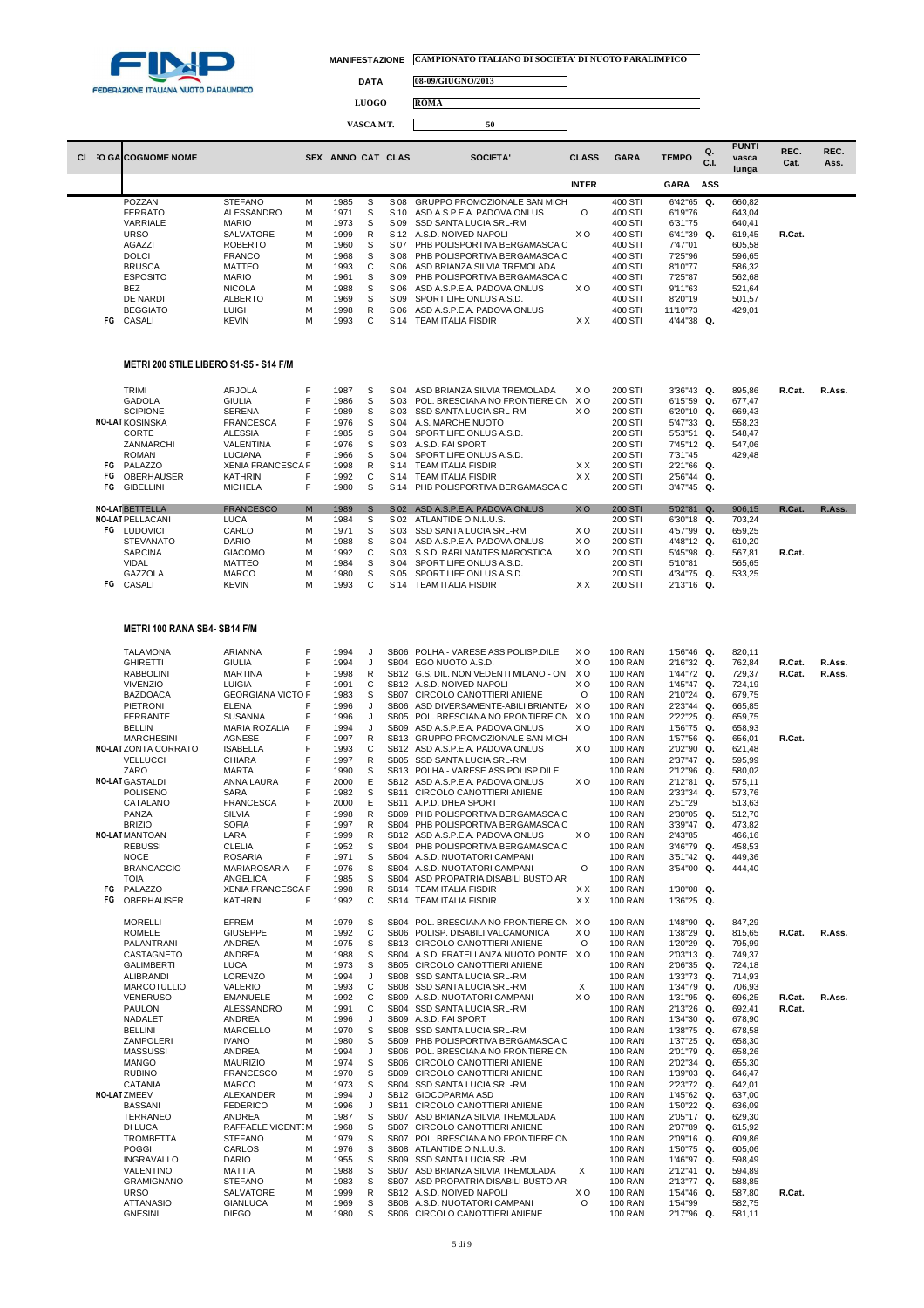

┓

**REC. Ass.**

**DATA 08-09/GIUGNO/2013**

**LUOGO ROMA**

|                      |                  |            |               | VASCA MT. |                  | 50                          |              |                |              |           |                                |              |
|----------------------|------------------|------------|---------------|-----------|------------------|-----------------------------|--------------|----------------|--------------|-----------|--------------------------------|--------------|
| CI O GALCOGNOME NOME |                  | <b>SEX</b> | ANNO CAT CLAS |           |                  | <b>SOCIETA'</b>             | <b>CLASS</b> | <b>GARA</b>    | <b>TEMPO</b> | Q.<br>C.I | <b>PUNTI</b><br>vasca<br>lunga | REC.<br>Cat. |
|                      |                  |            |               |           |                  |                             | <b>INTER</b> |                | <b>GARA</b>  | ASS       |                                |              |
| <b>VELOTTO</b>       | <b>WALTER</b>    | м          | 1986          | S         |                  | SB12 A.P.D. DHEA SPORT      |              | <b>100 RAN</b> | 1'58"70 Q.   |           | 566.81                         |              |
| ZUIN                 | <b>OLIVIERO</b>  | м          | 1970          | s         | SB <sub>07</sub> | ASD A.S.P.E.A. PADOVA ONLUS |              | <b>100 RAN</b> | 2'23"69 Q.   |           | 548.19                         |              |
| <b>SARACINO</b>      | <b>CHRISTIAN</b> | м          | 2003          | F.        |                  | SB12 A.P.D. DHEA SPORT      |              | <b>100 RAN</b> | 2'08"01 Q.   |           | 525.58                         |              |

| טוויטהעמט         | <b>ULIINU LIAI</b> | 1VI. | zuu  |                  |                                | 1991           | <b>200 UT</b> | JLJ.JU |        |
|-------------------|--------------------|------|------|------------------|--------------------------------|----------------|---------------|--------|--------|
| <b>BEATO</b>      | ANDREA             | м    | 1989 | SB <sub>09</sub> | A.S.D. NUOTATORI CAMPANI       | <b>100 RAN</b> | 2'04"67       | 513.52 |        |
| NO-LAT BERNI      | PAOLO GIUSEPPE M   |      | 1981 | <b>SB12</b>      | GIOCOPARMA ASD                 | <b>100 RAN</b> | $2'13''10$ Q. | 505.48 |        |
| DI DONATO         | <b>SALVATORE</b>   | М    | 2000 | SB11             | A.P.D. DHEA SPORT              | <b>100 RAN</b> | 2'25"59       | 481.56 | R.Cat. |
| COTTICELLI        | GIUSEPPE           |      | 2000 |                  | SB04 A.S.D. NUOTATORI CAMPANI  | <b>100 RAN</b> | 3'23"10       | 454.31 | R.Cat. |
| CESARANO          | DAVIDE             |      | 1995 | SB07             | POLHA - VARESE ASS POLISP DILE | <b>100 RAN</b> | 3'00"85       | 435.55 |        |
| <b>STELLITANO</b> | LUCA.              | м    | 1988 | SB04             | POL. BRESCIANA NO FRONTIERE ON | <b>100 RAN</b> | 4'05"80       | 375.39 |        |

# **DOMENICA MATTINA 09/06/2013**

## **METRI 50 FARFALLA S3-S7 F/M**

|    | CHIARIONI       | <b>STEFANIA</b>   |   | 1979 | S | S 05 | CIRCOLO CANOTTIERI ANIENE      | xо  | 050 FAR | $0'52''00$ Q. | 779.04 |        |
|----|-----------------|-------------------|---|------|---|------|--------------------------------|-----|---------|---------------|--------|--------|
|    | <b>GHIRETTI</b> | <b>GIULIA</b>     |   | 1994 |   | S 05 | EGO NUOTO A.S.D.               | xо  | 050 FAR | 1'00"30 Q.    | 671.81 | R.Cat. |
|    | <b>SCIPIONE</b> | <b>SERENA</b>     |   | 1989 | S | S 03 | <b>SSD SANTA LUCIA SRL-RM</b>  | xо  | 050 FAR | 1'28"15 Q.    | 667,50 |        |
|    | BROLLI          | <b>ALICE</b>      |   | 1997 | R | S 07 | ASSOCIAZIONE FUTURA ONLUS ASD  | X   | 050 FAR | 1'00"58 Q.    | 558.10 |        |
|    | <b>NOMADE</b>   | <b>MARIA</b>      |   | 1948 | S | S 05 | CENTRO ESTER - SOC. SPORT. DIL |     | 050 FAR | 1'49"23 Q.    | 370.87 |        |
|    | <b>TALAMONA</b> | ARIANNA           |   | 1994 |   | S 07 | POLHA - VARESE ASS.POLISP.DILE | X O | 050 FAR |               |        |        |
|    | <b>TARAS</b>    | VALERIO           | м | 1988 | S | S 07 | SSD SANTA LUCIA SRL-RM         | X O | 050 FAR | $0'34''14$ Q. | 863.80 |        |
|    | <b>MORELLI</b>  | EFREM             | М | 1979 | S | S 05 | POL. BRESCIANA NO FRONTIERE ON | X O | 050 FAR | $0'42''86$ Q. | 796.78 |        |
|    | CASTAGNETO      | <b>ANDREA</b>     | м | 1988 | S | S 05 | A.S.D. FRATELLANZA NUOTO PONTE | X O | 050 FAR | $0'45''46$ Q. | 751.21 |        |
|    | <b>BENSI</b>    | NICOLO'           | м | 1985 | S | S 05 | CIRCOLO CANOTTIERI ANIENE      | X O | 050 FAR | $0'47''86$ Q. | 713.54 |        |
|    | DI LUCA         | RAFFAELE VICENTEM |   | 1968 | S | S 07 | CIRCOLO CANOTTIERI ANIENE      |     | 050 FAR | $0'42''59$ Q. | 692,42 |        |
|    | <b>FRISON</b>   | <b>WILLIAM</b>    | м | 1978 | S | S 03 | ASD A.S.P.E.A. PADOVA ONLUS    |     | 050 FAR | $1'33''86$ Q. | 606.65 |        |
|    | <b>MASSUSSI</b> | ANDREA            | M | 1994 |   | S 06 | POL. BRESCIANA NO FRONTIERE ON |     | 050 FAR | $0'50''89$ Q. | 587.54 |        |
|    | <b>CATANIA</b>  | <b>MARCO</b>      | м | 1973 | S | S 05 | SSD SANTA LUCIA SRL-RM         |     | 050 FAR | $0'59''06$ Q. | 578.23 |        |
|    | LOMBARDINI      | <b>SERGIO</b>     | M | 1977 | S | S 05 | PHB POLISPORTIVA BERGAMASCA C  |     | 050 FAR | 1'00"82 Q.    | 561,49 |        |
|    | <b>MAGENES</b>  | CARLO             | м | 1985 | S | S 06 | PHB POLISPORTIVA BERGAMASCA C  | X   | 050 FAR | $0'55''92$ Q. | 534.69 |        |
|    | <b>PAOLA</b>    | LUIGI             | М | 1980 | S | S 05 | A.S.D. NUOTATORI CAMPANI       |     | 050 FAR | 1'07"69 Q.    | 504.51 |        |
|    | <b>GNESINI</b>  | <b>DIEGO</b>      | м | 1980 | S | S 06 | CIRCOLO CANOTTIERI ANIENE      |     | 050 FAR | 1'02"02 Q.    | 482.10 |        |
|    | COTTICELLI      | GIUSEPPE          | м | 2000 | Е | S 05 | A.S.D. NUOTATORI CAMPANI       |     | 050 FAR | 1'30"00       | 379.44 | R.Cat. |
| FG | <b>LUDOVICI</b> | CARLO             | м | 1971 | S | S 03 | <b>SSD SANTA LUCIA SRL-RM</b>  | X O | 050 FAR |               |        |        |

## **METRI 100 FARFALLA S8-S13 F/M**

|    | CERASUOLO         | <b>IMMACOLATA</b> |   | 1980 |    | S 08 | CIRCOLO CANOTTIERI ANIENE                   | xο  | <b>100 FAR</b> | 1'27"21       | Q.   | 804.15 |        |        |
|----|-------------------|-------------------|---|------|----|------|---------------------------------------------|-----|----------------|---------------|------|--------|--------|--------|
| FG | <b>RABBOLINI</b>  | <b>MARTINA</b>    |   | 1998 | R  |      | S 12 G.S. DIL. NON VEDENTI MILANO - ONI X O |     | <b>100 FAR</b> | 1'39"33 Q.    |      | 635.36 | R.Cat. | R.Ass. |
|    | <b>MARCHESINI</b> | AGNESE            |   | 1997 | R  |      | S 13 GRUPPO PROMOZIONALE SAN MICH           |     | <b>100 FAR</b> | $2'04''90$ Q. |      | 528.02 | R.Cat. |        |
|    | <b>CIULLI</b>     | <b>SIMONE</b>     | м | 1986 | S. | S 10 | PO HA FI.                                   | xо  | <b>100 FAR</b> | 1'02"66 Q.    |      | 893.55 | R.Cat. | R.Ass. |
|    | <b>VENERUSO</b>   | <b>EMANUELE</b>   | м | 1992 |    |      | S.09 A.S.D. NUOTATORI CAMPANI               | X O | <b>100 FAR</b> | 1'12"51 Q.    |      | 816.85 |        |        |
|    | <b>BIANCHI</b>    | <b>FILIPPO</b>    | м | 1994 |    |      | S 08 PO.HA.FL                               |     | <b>100 FAR</b> | $1'19''87$ Q. |      | 756.85 | R.Cat. |        |
|    | SPAIRANI          | <b>CLAUDIO</b>    | м | 1986 | S. |      | S 10 A.I.C.S. PAVIA NUOTO A.S.D.            |     | 100 FAR        | $1'14''42$ Q. |      | 752.35 |        |        |
|    | <b>RECALCATI</b>  | <b>MARCO</b>      | м | 1994 |    | S 09 | ASD BRIANZA SILVIA TREMOLADA                | X O | <b>100 FAR</b> | 1'23"34 Q.    |      | 710.70 |        |        |
|    | <b>ABETE</b>      | <b>VITTORIO</b>   |   | 1980 |    | S 10 | A.S.D. NUOTATORI CAMPANI                    | xο  | <b>100 FAR</b> | 1'22"31       | . Q. | 680.23 |        |        |

### **METRI 100 DORSO S6 - S14 F/M**

| <b>ROMANO</b>          | <b>EMANUELA</b>          | F  | 1990 | S            | S 06 A.S.D. NUOTATORI CAMPANI               | X O | 100 DOR | 1'38"12 Q. | 863.33 |        |        |
|------------------------|--------------------------|----|------|--------------|---------------------------------------------|-----|---------|------------|--------|--------|--------|
| ZANIN                  | <b>SOFIA</b>             | F  | 1989 | -S           | S 06 SSD SANTA LUCIA SRL-RM                 |     | 100 DOR | 1'47"97 Q. | 784,57 |        |        |
| <b>PIOVESAN</b>        | <b>ROBERTA</b>           |    | 1985 | S            | S 09 SSD SANTA LUCIA SRL-RM                 |     | 100 DOR | 1'33"99 Q. | 737,31 |        |        |
| <b>RABBOLINI</b>       | <b>MARTINA</b>           |    | 1998 | R            | S 12 G.S. DIL. NON VEDENTI MILANO - ONI X O |     | 100 DOR | 1'36"92 Q. | 701,51 |        |        |
| <b>FERRANTE</b>        | <b>SUSANNA</b>           | F  | 1996 | J            | S 06 POL. BRESCIANA NO FRONTIERE ON XO      |     | 100 DOR | 2'07"57 Q. | 664.03 |        |        |
| <b>D'OTTAVI</b>        | <b>DARIA</b>             | F  | 1994 | J            | S 06 SSD SANTA LUCIA SRL-RM                 |     | 100 DOR | 2'14"84 Q. | 628,23 |        |        |
| PALANTRANI             | ALESSIA                  | F  | 1983 | S            | S 13 CIRCOLO CANOTTIERI ANIENE              |     | 100 DOR | 1'59"75 Q. | 576,95 | R.Cat. | R.Ass. |
| <b>FILISETTI</b>       | SONIA                    | F  | 1987 | S            | S 10 POL. BRESCIANA NO FRONTIERE ON         |     | 100 DOR | 1'55"54    | 570.37 |        |        |
| <b>TUFANO</b>          | ROSARIA                  | F  | 1958 | S            | S 07 CENTRO ESTER - SOC. SPORT, DIL         |     | 100 DOR | 2'25"27 Q. | 561.51 |        |        |
| <b>VICCH</b>           | <b>SILVIA</b>            | F  | 2000 | E            | S 09 PHB POLISPORTIVA BERGAMASCA C          |     | 100 DOR | 2'03"56 Q. | 560.86 | R.Cat. |        |
| <b>CORNACCHINI</b>     | <b>SOFIA</b>             | F  | 1997 | R            | S 08 ATLANTIDE O.N.L.U.S.                   |     | 100 DOR | 2'12"76 Q. | 560,11 |        |        |
| <b>NO-LAT GASTALDI</b> | ANNA LAURA               | F  | 2000 | E            | S 12 ASD A.S.P.E.A. PADOVA ONLUS            | XO. | 100 DOR | 2'05"31 Q. | 542.57 |        |        |
| ZARO                   | MARTA                    | F  | 1990 | S            | S 13 POLHA - VARESE ASS.POLISP.DILE         |     | 100 DOR | 2'08"86 Q. | 536,16 |        |        |
| <b>SIMONATO</b>        | <b>MIRIAM</b>            | F  | 1989 | S            | S 07 ASD A.S.P.E.A. PADOVA ONLUS            |     | 100 DOR | 2'32"63    | 534.43 |        |        |
| CATALANO               | <b>FRANCESCA</b>         | F  | 2000 | E            | S 11 A.P.D. DHEA SPORT                      |     | 100 DOR | 2'27"26 Q. | 533.68 |        |        |
| <b>IACOBACCI</b>       | <b>CLAUDIA</b>           |    | 1986 | S            | S 07 SSD SANTA LUCIA SRL-RM                 |     | 100 DOR | 2'37"95    | 516,43 |        |        |
| <b>AGLIOTI</b>         | <b>LUCILLA</b>           |    | 1972 | S            | S 10 CIRCOLO CANOTTIERI ANIENE              |     | 100 DOR | 2'11"75    | 500,19 |        |        |
| <b>BROLLI</b>          | <b>ALICE</b>             | F  | 1997 | R            | S 07 ASSOCIAZIONE FUTURA ONLUS ASD X        |     | 100 DOR | 2'44"85    | 494.81 |        |        |
| <b>VITALE</b>          | <b>ALESSANDRA</b>        | F  | 1971 | S            | S 09 A.S.D. NUOTATORI CAMPANI               |     | 100 DOR | 2'20"40    | 493.59 |        |        |
| <b>NO-LATCIVA</b>      | LARA                     | F  | 1970 | S            | S 11 GIOCOPARMA ASD                         |     | 100 DOR | 2'42"34    | 484,11 |        |        |
| <b>NO-LAT GRITTI</b>   | <b>ELEONORA</b>          | F  | 1981 | S            | S 11 PHB POLISPORTIVA BERGAMASCA C          |     | 100 DOR | 3'01"48    | 433,05 |        |        |
| <b>GRANCEA</b>         | <b>FLORENTINA</b>        | F  | 2000 | E            | S 09 POL. BRESCIANA NO FRONTIERE ON         |     | 100 DOR | 2'43"85    | 422,95 |        |        |
| <b>MOSCA</b>           | <b>LUCIA</b>             | F  | 1971 | S.           | S 08 A.S.D. NUOTATORI CAMPANI               |     | 100 DOR | 3'00"04    | 413,02 |        |        |
| ABBATI                 | <b>CLAUDIA</b>           | F  | 1988 | S            | S 06 A.S.D. NUOTATORI CAMPANI               |     | 100 DOR | 3'27"28    | 408.67 |        |        |
| <b>NO-LAT MANTOAN</b>  | LARA                     |    | 1999 | $\mathsf{R}$ | S 12 ASD A.S.P.E.A. PADOVA ONLUS            | XO. | 100 DOR | 2'50"71    | 398,28 |        |        |
| LAZZARI                | <b>ELENA</b>             | F  | 1972 | S            | S 11 POL. BRESCIANA NO FRONTIERE ON         |     | 100 DOR | 3'34"31    | 366,71 |        |        |
| <b>CRESPI</b>          | SILVANA                  | F  | 1970 | S            | S 06 ASD PROPATRIA DISABILI BUSTO AR        |     | 100 DOR | 3'55"10    | 360,31 |        |        |
| <b>NO-LAT BALSAMI</b>  | <b>MARINA</b>            | F  | 1974 | S            | S 06 A.S. MARCHE NUOTO                      |     | 100 DOR | 4'09"65    | 339,32 |        |        |
| <b>SPINELLA</b>        | <b>CHIARA</b>            | F  | 2001 | E            | S 06 PHB POLISPORTIVA BERGAMASCA C          |     | 100 DOR | 4'57"20    | 285.03 |        |        |
| <b>GALIZIA</b>         | MARIAROSARIA             | F  | 1957 | S            | S 08 A.S.D. NUOTATORI CAMPANI               |     | 100 DOR |            |        |        |        |
| FG PALAZZO             | <b>XENIA FRANCESCA F</b> |    | 1998 | R            | S 14 TEAM ITALIA FISDIR                     | XX. | 100 DOR | 1'21"43 Q. |        |        |        |
| FG GIBELLINI           | <b>MICHELA</b>           | F. | 1980 | S            | S 14 PHB POLISPORTIVA BERGAMASCA C          |     | 100 DOR | 2'05"46 Q. |        |        |        |
| <b>MICUNCO</b>         | <b>VINCENZO</b>          | м  | 1988 | S            | S 09 CIRCOLO CANOTTIERI ANIENE              |     | 100 DOR | 1'11"61 Q. | 862.31 |        |        |
| <b>PAVAN</b>           | <b>ALBERTO</b>           | м  | 1989 | s            | S 10 CIRCOLO CANOTTIERI ANIENE              | O   | 100 DOR | 1'12"69 Q. | 825.56 |        |        |
| <b>BOCCIARDO</b>       | <b>FRANCESCO</b>         | м  | 1994 | $\cdot$      | S 07 FORMIDABILE S.S.D. ARL                 | XO. | 100 DOR | 1'25"94 Q. | 812,89 |        |        |
|                        |                          |    |      |              |                                             |     |         |            |        |        |        |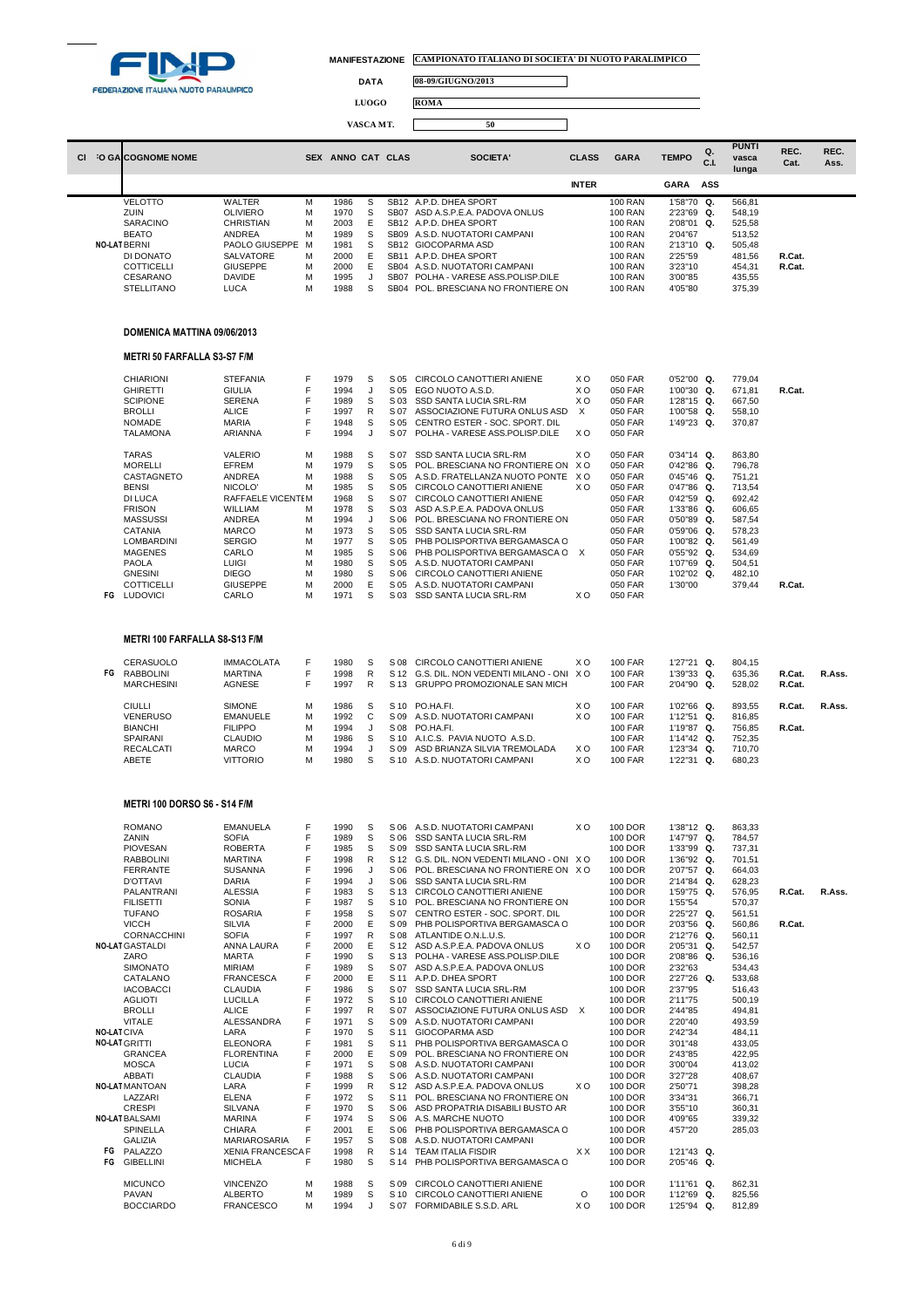

٦

**DATA 08-09/GIUGNO/2013**

**LUOGO ROMA**

|    |                          |                     |   |                   | VASCA MT. |      | 50                                  |                |                |              |            |                                |              |              |
|----|--------------------------|---------------------|---|-------------------|-----------|------|-------------------------------------|----------------|----------------|--------------|------------|--------------------------------|--------------|--------------|
| СI | <b>O GALCOGNOME NOME</b> |                     |   | SEX ANNO CAT CLAS |           |      | <b>SOCIETA'</b>                     | <b>CLASS</b>   | <b>GARA</b>    | <b>TEMPO</b> | Q.<br>C.I. | <b>PUNTI</b><br>vasca<br>lunga | REC.<br>Cat. | REC.<br>Ass. |
|    |                          |                     |   |                   |           |      |                                     | <b>INTER</b>   |                | <b>GARA</b>  | ASS        |                                |              |              |
|    | PREZZI                   | <b>YURI</b>         | м | 1994              | J         | S 09 | CIRCOLO CANOTTIERI ANIENE           | X <sub>O</sub> | 100 DOR        | 1'18"14 Q.   |            | 790,25                         |              |              |
|    | CAVALIERE                | <b>ANTONIO</b>      | м | 1988              | S         | S 06 | ASD SPORTING CLUB FLEGREO           | X <sub>O</sub> | 100 DOR        | 1'34"77 Q.   |            | 776,19                         | R.Cat.       | R.Ass.       |
|    | <b>BICELLI</b>           | <b>FEDERICO</b>     | M | 1999              | R         | S 09 | POL. BRESCIANA NO FRONTIERE ON      |                | 100 DOR        | 1'19"88 Q.   |            | 773.03                         |              |              |
|    | <b>RECALCATI</b>         | <b>MARCO</b>        | M | 1994              | $\cdot$   | S 09 | ASD BRIANZA SILVIA TREMOLADA        | X <sub>O</sub> | 100 DOR        | 1'20"05 Q.   |            | 771.39                         |              |              |
|    | <b>MASSUSSI</b>          | <b>ANDREA</b>       | м | 1994              | J         | S 06 | POL. BRESCIANA NO FRONTIERE ON      |                | 100 DOR        | 1'37"14 Q.   |            | 757,26                         | R.Cat.       |              |
|    | CACCIAMANO               | <b>GIANLUCA</b>     | м | 1971              | S         | S 10 | <b>SSD SANTA LUCIA SRL-RM</b>       | X <sub>O</sub> | 100 DOR        | 1'19"59 Q.   |            | 753.99                         |              |              |
|    | <b>POPESCU</b>           | RADU                | м | 1971              | S         | S 06 | <b>SSD SANTA LUCIA SRL-RM</b>       |                | 100 DOR        | 1'42"29 Q.   |            | 719,13                         |              |              |
|    | <b>FONTE</b>             | ANGELO              | м | 1978              | S         | S 09 | <b>SSD SANTA LUCIA SRL-RM</b>       | X <sub>O</sub> | 100 DOR        | 1'26"22 Q.   |            | 716,19                         |              |              |
|    | <b>FAZZARI</b>           | <b>ROBERTO</b>      | M | 1987              | S         |      | S 07 A.S.D. FRATELLANZA NUOTO PONTE |                | 100 DOR        | 1'43"97 Q.   |            | 671.92                         |              |              |
|    | <b>SERPICO</b>           | ALESSANDRO          | м | 1988              | S         |      | S 12 SSD SANTA LUCIA SRL-RM         | X <sub>O</sub> | 100 DOR        | 1'28"48 Q.   |            | 670.77                         |              |              |
|    | CADEI                    | <b>LUCA</b>         | м | 1992              | C         | S 09 | POL. BRESCIANA NO FRONTIERE ON      |                | 100 DOR        | 1'33"90 Q.   |            | 657,61                         |              |              |
|    | <b>SANTORO</b>           | ANGELO              | м | 1988              | S         |      | S 09 A.S.D. NUOTATORI CAMPANI       |                | 100 DOR        | 1'35"97 Q.   |            | 643,43                         |              |              |
|    | <b>CIAGLIA</b>           | <b>ALESSIO</b>      | м | 1974              | S         | S 07 | ASD BRIANZA SILVIA TREMOLADA        |                | 100 DOR        | 1'52"84      |            | 619,11                         |              |              |
|    | <b>DOLFIN</b>            | <b>MARCO MARIA</b>  | м | 1981              | S         |      | S 06 CENTRO INTERCULTURA E SPORT A  |                | 100 DOR        | 2'01"76 Q.   |            | 604,14                         |              |              |
|    | <b>MATTIAZZI</b>         | <b>ANDREA</b>       | M | 1993              | C         | S 06 | SPORT LIFE ONLUS A.S.D.             |                | 100 DOR        | 2'11"06      |            | 561,27                         |              |              |
|    | <b>CASTIGLIONI</b>       | <b>SAMUELE</b>      | M | 1991              | C         | S 06 | ASD PROPATRIA DISABILI BUSTO AR     |                | 100 DOR        | 2'11"79      |            | 558,16                         |              |              |
|    | <b>APPICIUTOLI</b>       | PIERPAOLO           | м | 1988              | S         | S 08 | <b>SSD SANTA LUCIA SRL-RM</b>       |                | 100 DOR        | 2'04"35      |            | 520,06                         |              |              |
|    | <b>TESSARO</b>           | <b>GABRIELE</b>     | M | 1997              | R         | S 07 | ASSOCIAZIONE POLISPORTIVA TERR      |                | 100 DOR        | 2'28"75      |            | 469,65                         |              |              |
|    | <b>MOTTA</b>             | <b>ANDREA</b>       | M | 1974              | S         | S 06 | POL. BRESCIANA NO FRONTIERE ON      |                | 100 DOR        | 2'37"18      |            | 468,00                         |              |              |
|    | COSTANTINI               | <b>ALVISE</b>       | М | 1987              | S         | S 06 | ASSOCIAZIONE POLISPORTIVA TERR      |                | 100 DOR        | 2'37"27      |            | 467,73                         |              |              |
|    | <b>CAGNINO</b>           | ALESSANDRO          | M | 1989              | S         | S 07 | A.S.D. IDEANUOTO ALBENGA            |                | 100 DOR        | 2'34"52      |            | 452,11                         |              |              |
|    | <b>PICCO</b>             | <b>GABRIELE</b>     | M | 1996              | J         | S 07 | A.S.D. FAI SPORT                    |                | 100 DOR        | 2'35"79      |            | 448,42                         |              |              |
|    | PAPI                     | <b>GIULIO MARIA</b> | M | 1994              | J         | S 09 | SSD SANTA LUCIA SRL-RM              |                | 100 DOR        | 2'18"69      |            | 445,24                         |              |              |
|    | <b>TRAVAINI</b>          | <b>MICHELE</b>      | M | 1992              | C         |      | S 06 POL, BRESCIANA NO FRONTIERE ON |                | 100 DOR        | 3'26"61      |            | 356,03                         |              |              |
|    | <b>SARACINO</b>          | <b>CHRISTIAN</b>    | M | 2003              | E         |      | S 12 A.P.D. DHEA SPORT              |                | 100 DOR        | 3'14"02      |            | 305,90                         | R.Cat.       |              |
|    | PANZA                    | <b>FERDINANDO</b>   | M | 1945              | S         |      | S 06 PHB POLISPORTIVA BERGAMASCA C  |                | 100 DOR        | 4'08"22      |            | 296.35                         |              |              |
|    | <b>FERRARI</b>           | <b>MARCO</b>        | M | 1970              | S         |      | S 06 CIRCOLO CANOTTIERI ANIENE      |                | 100 DOR        |              |            |                                |              |              |
|    | <b>MALATESTA</b>         | <b>PIERLUIGI</b>    | М | 1985              | S         |      | S 06 SSD SANTA LUCIA SRL-RM         |                | 100 DOR        |              |            |                                |              |              |
|    | <b>FRATONI</b>           | <b>LUCA</b>         | M | 1986              | S         | S 07 | CIRCOLO CANOTTIERI ANIENE           |                | <b>100 DOR</b> |              |            |                                |              |              |
|    | <b>FARES</b>             | <b>CHRISTIAN</b>    | M | 1985              | S         |      | S 09 SSD SANTA LUCIA SRL-RM         |                | <b>100 DOR</b> |              |            |                                |              |              |

- AHMETHODZIC ADMIR M 1982 S S 09 CIRCOLO CANOTTIERI ANIENE 100 DOR **FG** CASALI KEVIN M 1993 C S 14 TEAM ITALIA FISDIR X X 100 DOR 1'21"35 **Q.**
- 

### **METRI 50 STILE LIBERO S1-S13 F/M**

|                   | <b>TRIMI</b>                 | <b>ARJOLA</b>                         | F      | 1987         | S            |      | S 04 ASD BRIANZA SILVIA TREMOLADA                        | X <sub>O</sub> | 050 STI            | 0'48"78 Q.                    | 905,90           |        |        |
|-------------------|------------------------------|---------------------------------------|--------|--------------|--------------|------|----------------------------------------------------------|----------------|--------------------|-------------------------------|------------------|--------|--------|
|                   | <b>ROMANO</b>                | <b>EMANUELA</b>                       | F      | 1990         | S            | S 06 | A.S.D. NUOTATORI CAMPANI                                 | X <sub>O</sub> | 050 STI            | 0'38"80 Q.                    | 896,13           |        |        |
|                   | CERASUOLO                    | <b>IMMACOLATA</b>                     | F      | 1980         | s            | S 08 | CIRCOLO CANOTTIERI ANIENE                                | X O            | 050 STI            | 0'35"91 Q.                    | 859,09           |        |        |
|                   | <b>BAZDOACA</b>              | <b>GEORGIANA VICTO F</b>              |        | 1983         | S            |      | S 08 CIRCOLO CANOTTIERI ANIENE                           | $\circ$        | 050 STI            | 0'39"19 Q.                    | 787,19           |        |        |
|                   | <b>PIOVESAN</b>              | <b>ROBERTA</b>                        | F      | 1985         | S            | S 09 | SSD SANTA LUCIA SRL-RM                                   |                | 050 STI            | 0'37"58 Q.                    | 772,75           |        |        |
|                   | ZANIN                        | <b>SOFIA</b>                          | F      | 1989         | S            |      |                                                          |                |                    |                               |                  |        |        |
|                   | <b>VIVENZIO</b>              | LUIGIA                                | F      | 1991         | $\mathsf{C}$ |      | S 06 SSD SANTA LUCIA SRL-RM<br>S 12 A.S.D. NOIVED NAPOLI | X O            | 050 STI<br>050 STI | $0'45''04$ Q.<br>$0'37"15$ Q. | 771,98<br>724,09 | R.Cat. | R.Ass. |
|                   |                              |                                       |        |              |              | S 09 |                                                          | X <sub>O</sub> |                    |                               |                  |        |        |
|                   | <b>BELLIN</b><br><b>SOLA</b> | <b>MARIA ROZALIA</b><br><b>YLENIA</b> | F<br>F | 1994<br>1995 | J<br>J       | S 06 | ASD A.S.P.E.A. PADOVA ONLUS                              |                | 050 STI            | 0'41"80 Q.                    | 694,74           |        |        |
|                   |                              |                                       | F      |              | S            |      | POL. BRESCIANA NO FRONTIERE ON XO                        |                | 050 STI            | 0'50"97 Q.                    | 682,17           |        |        |
|                   | <b>FILISETTI</b>             | <b>SONIA</b>                          |        | 1987         |              | S 10 | POL. BRESCIANA NO FRONTIERE ON                           |                | 050 STI            | 0'43"24                       | 649,86           |        |        |
|                   | <b>POLISENO</b>              | <b>SARA</b>                           | F      | 1982         | S            | S 11 | CIRCOLO CANOTTIERI ANIENE                                |                | 050 STI            | $0'48''00$ Q.                 | 644,58           |        |        |
|                   | PANZA                        | <b>SILVIA</b>                         | F      | 1998         | R            |      | S 10 PHB POLISPORTIVA BERGAMASCA C                       |                | 050 STI            | 0'43"94                       | 639,51           | R.Cat. |        |
|                   | <b>NO-LAT ZONTA CORRATO</b>  | <b>ISABELLA</b>                       | F      | 1993         | C            |      | S 12 ASD A.S.P.E.A. PADOVA ONLUS                         | ХO             | 050 STI            | $0'43''13$ Q.                 | 623,70           |        |        |
|                   | <b>BOSCAINI</b>              | LAURA                                 | F      | 1989         | S            |      | S 07 POL. BRESCIANA NO FRONTIERE ON                      |                | 050 STI            | $0'51''12$ Q.                 | 618,94           |        |        |
|                   | MAZZOLA                      | <b>OLGA</b>                           | F      | 1982         | S            |      | S 02 POL. BRESCIANA NO FRONTIERE ON                      |                | 050 STI            | 1'50"69 Q.                    | 606,65           |        |        |
|                   | <b>ALBICINI</b>              | <b>CRISTINA</b>                       | F      | 1969         | S            |      | S 13 POL. BRESCIANA NO FRONTIERE ON                      |                | 050 STI            | 0'45"31                       | 604,28           |        |        |
|                   | <b>MURANO</b>                | DANIELA                               | F      | 1977         | S            | S 07 | ASD PROPATRIA DISABILI BUSTO AR                          |                | 050 STI            | 0'52"95 Q.                    | 597,54           |        |        |
|                   | <b>D'OTTAVI</b>              | DARIA                                 | F      | 1994         | J            | S 06 | SSD SANTA LUCIA SRL-RM                                   |                | 050 STI            | 0'58"76 Q.                    | 591,73           |        |        |
|                   | PALANTRANI                   | <b>ALESSIA</b>                        | F      | 1983         | S            |      | S 13 CIRCOLO CANOTTIERI ANIENE                           |                | 050 STI            | 0'46"99                       | 582,68           |        |        |
|                   | <b>AGLIOTI</b>               | <b>LUCILLA</b>                        | F      | 1972         | S            | S 10 | CIRCOLO CANOTTIERI ANIENE                                |                | 050 STI            | 0'48"47                       | 579,74           |        |        |
|                   | <b>ABBATI</b>                | <b>CLAUDIA</b>                        | F      | 1988         | S            | S 06 | A.S.D. NUOTATORI CAMPANI                                 |                | 050 STI            | 1'00"22                       | 577,38           |        |        |
|                   | <b>GADOLA</b>                | <b>GIULIA</b>                         | F      | 1986         | S            | S 03 | POL. BRESCIANA NO FRONTIERE ON XO                        |                | 050 STI            | 1'24"46 Q.                    | 569,62           |        |        |
|                   | <b>LONGHI</b>                | <b>BEATRICE</b>                       | F      | 1994         | J            | S 10 | POL. BRESCIANA NO FRONTIERE ON                           |                | 050 STI            | 0'50"24                       | 559,32           |        |        |
|                   | <b>VELLUCCI</b>              | CHIARA                                | F      | 1997         | $\mathsf{R}$ |      | S 05 SSD SANTA LUCIA SRL-RM                              |                | 050 STI            | 1'04"40 Q.                    | 557,14           |        |        |
|                   | <b>VICCH</b>                 | <b>SILVIA</b>                         | F      | 2000         | Ε            | S 09 | PHB POLISPORTIVA BERGAMASCA C                            |                | 050 STI            | 0'52"37                       | 554,52           | R.Cat. |        |
|                   | CORTE                        | <b>ALESSIA</b>                        | F      | 1985         | S            |      | S 04 SPORT LIFE ONLUS A.S.D.                             |                | 050 STI            | 1'21"23 Q.                    | 544,01           |        |        |
|                   | <b>MIGLIACCIO</b>            | ANGELA                                | F      | 2000         | Ε            |      | S 05 A.P.D. DHEA SPORT                                   |                | 050 STI            | 1'06"74 Q.                    | 537,61           | R.Cat. |        |
|                   | <b>BROLLI</b>                | <b>ALICE</b>                          | F      | 1997         | R            |      | S 07 ASSOCIAZIONE FUTURA ONLUS ASD X                     |                | 050 STI            | 1'00"20                       | 525,58           |        |        |
|                   | <b>SIMONATO</b>              | <b>MIRIAM</b>                         | F      | 1989         | S            |      | S 07 ASD A.S.P.E.A. PADOVA ONLUS                         |                | 050 STI            | 1'02"39                       | 507,13           |        |        |
|                   | <b>LOCATELLI</b>             | ALESSANDRA                            | F      | 1984         | S            | S 06 | PHB POLISPORTIVA BERGAMASCA C                            |                | 050 STI            | 1'08"73                       | 505,89           |        |        |
|                   | CATALANO                     | <b>FRANCESCA</b>                      | F      | 2000         | E            | S 11 | A.P.D. DHEA SPORT                                        |                | 050 STI            | 1'01"22                       | 505,39           |        |        |
|                   | <b>BUSATO</b>                | PATRIZIA                              | F      | 1977         | S            |      | S 06 ASD A.S.P.E.A. PADOVA ONLUS                         |                | 050 STI            | 1'08"81                       | 505,30           |        |        |
|                   | <b>VITALE</b>                | ALESSANDRA                            | F      | 1971         | S            | S 09 | A.S.D. NUOTATORI CAMPANI                                 |                | 050 STI            | 0'58"75                       | 494,30           |        |        |
|                   | <b>NO-LAT BONVECCHI</b>      | <b>MARIA</b>                          | F      | 1985         | S            |      | S 05 A.S. MARCHE NUOTO                                   |                | 050 STI            | 1'13"33 Q.                    | 489,29           |        |        |
|                   | CANCIELLO                    | <b>ANTONIETTA</b>                     | F      | 1994         | J            |      | S 05 A.S.D. NUOTATORI CAMPANI                            |                | 050 STI            | 1'13"76 Q.                    | 486,44           |        |        |
|                   | <b>IACOBACCI</b>             | <b>CLAUDIA</b>                        | F      | 1986         | S            |      | S 07 SSD SANTA LUCIA SRL-RM                              |                | 050 STI            | 1'05"22                       | 485,13           |        |        |
|                   | <b>NO-LAT GASTALDI</b>       | ANNA LAURA                            | F      | 2000         | E            | S 12 | ASD A.S.P.E.A. PADOVA ONLUS                              | X O            | 050 STI            | 0'56"24                       | 478,31           |        |        |
|                   | <b>SIMION</b>                | <b>EMMA</b>                           | F      | 1997         | R            |      | S 05 ASD A.S.P.E.A. PADOVA ONLUS                         |                | 050 STI            | 1'15"15                       | 477,45           |        |        |
|                   | <b>NOMADE</b>                | <b>MARIA</b>                          | F      | 1948         | S            |      | S 05 CENTRO ESTER - SOC. SPORT. DIL                      |                | 050 STI            | 1'15"56                       | 474,85           |        |        |
|                   | <b>SANTONOCITO</b>           | <b>LISA</b>                           | F      | 1982         | S            | S 05 | ASD BRIANZA SILVIA TREMOLADA                             |                | 050 STI            | 1'15"67                       | 474,16           |        |        |
|                   | <b>MOSCA</b>                 | LUCIA                                 | F      | 1971         | S            |      | S 08 A.S.D. NUOTATORI CAMPANI                            |                | 050 STI            | 1'06"23                       | 465,80           |        |        |
|                   | <b>GRANCEA</b>               | <b>FLORENTINA</b>                     | F      | 2000         | Ε            |      | S 09 POL. BRESCIANA NO FRONTIERE ON                      |                | 050 STI            | 1'02"56                       | 464,19           |        |        |
|                   | <b>TUFANO</b>                | <b>ROSARIA</b>                        | F      | 1958         | S            |      | S 07 CENTRO ESTER - SOC. SPORT. DIL                      |                | 050 STI            | 1'08"30                       | 463,25           |        |        |
|                   | ZANMARCHI                    | VALENTINA                             | F      | 1976         | S            |      | S 03 A.S.D. FAI SPORT                                    |                | 050 STI            | 1'46"95 Q.                    | 449,84           |        |        |
|                   | <b>NO-LAT MANTOAN</b>        | LARA                                  | F      | 1999         | R            |      | S 12 ASD A.S.P.E.A. PADOVA ONLUS                         | X O            | 050 STI            | 1'00"55                       | 444,26           |        |        |
|                   | <b>NOCE</b>                  | <b>ROSARIA</b>                        | F      | 1971         | S            |      | S 04 A.S.D. NUOTATORI CAMPANI                            |                | 050 STI            | 1'48"35                       | 407,84           |        |        |
|                   | <b>NO-LAT GRITTI</b>         | <b>ELEONORA</b>                       | F      | 1981         | S            | S 11 | PHB POLISPORTIVA BERGAMASCA C                            |                | 050 STI            | 1'17"09                       | 401,35           |        |        |
|                   | <b>REBUSSI</b>               | <b>CLELIA</b>                         | F      | 1952         | S            |      | S 05 PHB POLISPORTIVA BERGAMASCA C                       |                | 050 STI            | 1'29"94                       | 398,93           |        |        |
|                   | <b>BRANCACCIO</b>            | MARIAROSARIA                          | F      | 1976         | S            |      | S 05 A.S.D. NUOTATORI CAMPANI                            | $\circ$        | 050 STI            | 1'31"02                       | 394,20           |        |        |
|                   | LAT BORRELLI                 | <b>MARIA GRAZIA</b>                   | F      | 1977         | S            |      | S 02 CENTRO ESTER - SOC. SPORT. DIL                      |                | 050 STI            | 2'51"20                       | 392,23           |        |        |
|                   | <b>FALONE</b>                | <b>FEDERICA</b>                       | F      | 1993         | C            | S 05 | SSD SANTA LUCIA SRL-RM                                   |                | 050 STI            | 1'31"57                       | 391,83           |        |        |
|                   | LAZZARI                      | <b>ELENA</b>                          | F      | 1972         | S            |      | S 11 POL. BRESCIANA NO FRONTIERE ON                      |                | 050 STI            | 1'19"02                       | 391,55           |        |        |
| <b>NO-LATCIVA</b> |                              | LARA                                  | F      | 1970         | S            |      | S 11 GIOCOPARMA ASD                                      |                | 050 STI            | 1'21"97                       | 377,46           |        |        |
|                   | <b>NO-LAT BALSAMI</b>        | <b>MARINA</b>                         | F      | 1974         | S            |      | S 06 A.S. MARCHE NUOTO                                   |                | 050 STI            | 1'32"16                       | 377,28           |        |        |
|                   | <b>GRIGOLON</b>              | <b>GIULIA</b>                         | F      | 1979         | S            | S 03 | ASD A.S.P.E.A. PADOVA ONLUS                              | XO             | 050 STI            | 2'18"27 Q.                    | 347,94           |        |        |
|                   | <b>BELLETTI</b>              | DANIELA                               | F      | 1984         | S            |      | S 03 SPORT LIFE ONLUS A.S.D.                             |                | 050 STI            | 2'30"51                       | 319,65           |        |        |
|                   | <b>CRESPI</b>                | <b>SILVANA</b>                        | F      | 1970         | S            | S 06 | ASD PROPATRIA DISABILI BUSTO AR                          |                | 050 STI            | 1'50"76                       | 313,92           |        |        |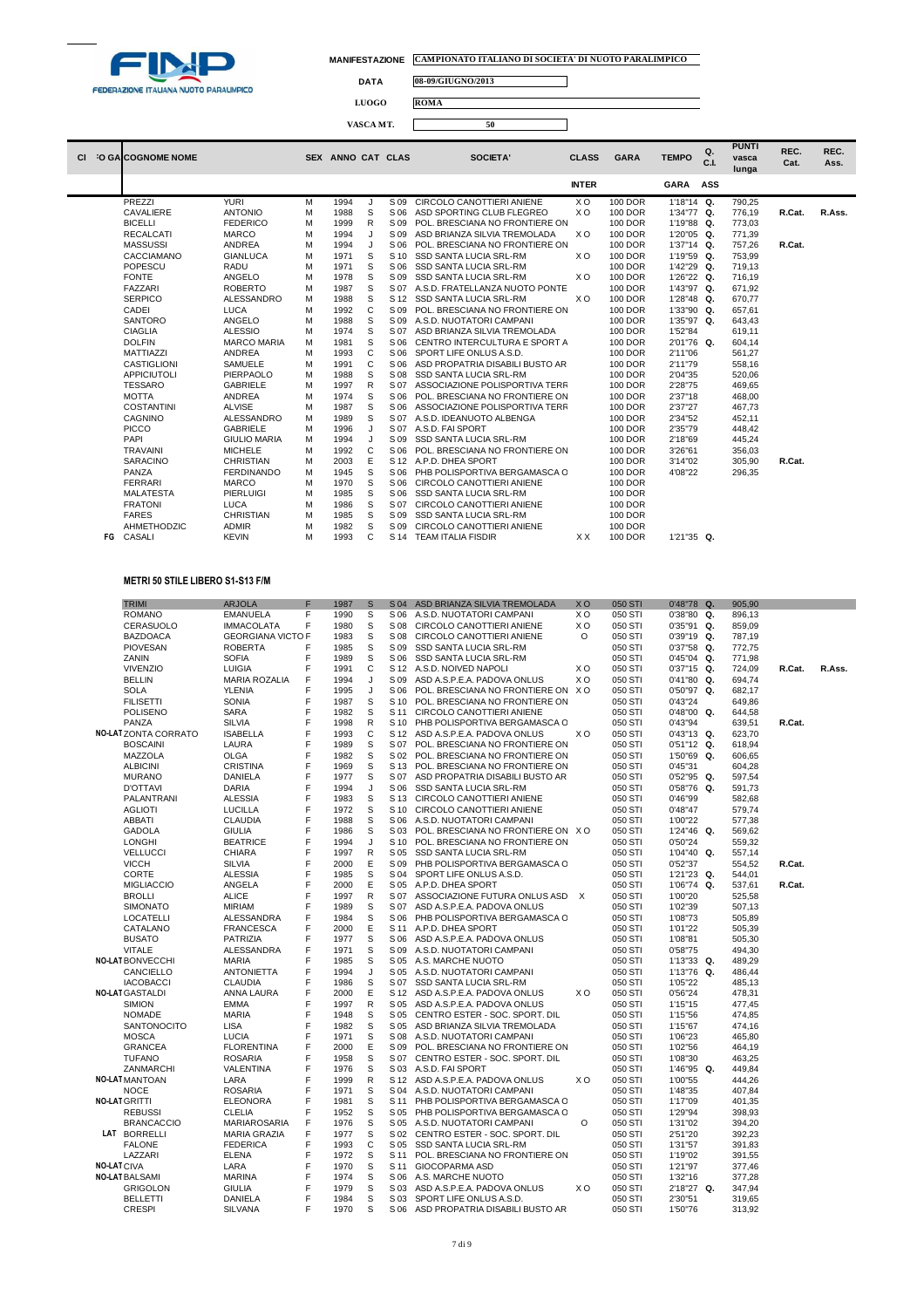

 $\Box$ 

 $\Box$ 

**DATA 08-09/GIUGNO/2013**

**LUOGO ROMA**

**VASCA MT. 50**

|         |                                      |                                    |        |                   |        |              |                                                                  |                           |                    |                                | Q.   | <b>PUNTI</b>     | REC.   | REC.   |
|---------|--------------------------------------|------------------------------------|--------|-------------------|--------|--------------|------------------------------------------------------------------|---------------------------|--------------------|--------------------------------|------|------------------|--------|--------|
| CI O GA | <b>COGNOME NOME</b>                  |                                    |        | SEX ANNO CAT CLAS |        |              | SOCIETA'                                                         | <b>CLASS</b>              | GARA               | <b>TEMPO</b>                   | C.I. | vasca<br>lunga   | Cat.   | Ass.   |
|         |                                      |                                    |        |                   |        |              |                                                                  | <b>INTER</b>              |                    | GARA                           | ASS  |                  |        |        |
|         | CASTELLARIN                          | LAURA                              | F      | 1989              | s      | S 05         | A.S.D. FAI SPORT                                                 |                           | 050 STI            | 1'54"55                        |      | 313,23           |        |        |
|         | SPINELLA                             | <b>CHIARA</b>                      | F      | 2001              | Ε      | S 06         | PHB POLISPORTIVA BERGAMASCA C                                    |                           | 050 STI            | 1'54"45                        |      | 303,80           |        |        |
|         | <b>IMPARATO</b><br><b>TUTTINO</b>    | <b>STEFANIA</b><br>DANIELA         | F<br>F | 1993<br>1974      | C<br>S | S 03<br>S 05 | A.S.D. NUOTATORI CAMPANI<br>A.S.D. FAI SPORT                     |                           | 050 STI<br>050 STI | 3'31"52<br>2'44"07             |      | 227,45<br>218,69 |        |        |
|         | DE NICOLA                            | <b>MARIA</b>                       | F      | 1998              | R      | S 04         | A.S.D. ORIONE PESCARA                                            |                           | 050 STI            |                                |      |                  |        |        |
|         | <b>NO-LAT SILVESTRELLI</b>           | SABRINA                            | F      | 1980              | s      | S 04         | A.S. MARCHE NUOTO                                                |                           | 050 STI            |                                |      |                  |        |        |
|         | <b>GALIZIA</b><br><b>TOIA</b>        | MARIAROSARIA<br>ANGELICA           | F<br>F | 1957<br>1985      | S<br>s | S 08<br>S 05 | A.S.D. NUOTATORI CAMPANI<br>ASD PROPATRIA DISABILI BUSTO AR      |                           | 050 STI<br>050 STI |                                |      |                  |        |        |
|         |                                      |                                    |        |                   |        |              |                                                                  |                           |                    |                                |      |                  |        |        |
|         | <b>TARAS</b><br>SOTTILE              | <b>VALERIO</b><br><b>FABRIZIO</b>  | M<br>м | 1988<br>1993      | S<br>C | S 07<br>S 12 | <b>SSD SANTA LUCIA SRL-RM</b><br>POLHA - VARESE ASS.POLISP.DILE  | <b>XO</b><br>XO           | 050 STI<br>050 STI | 0'29"86 Q.<br>$0'26''20$ Q.    |      | 926,66<br>877,48 | R.Cat. | R.Ass. |
|         | <b>CIULLI</b>                        | <b>SIMONE</b>                      | M      | 1986              | S      | S 10         | PO.HA.FI.                                                        | xо                        | 050 STI            | 0'26"78 Q.                     |      | 864,82           |        |        |
|         | PREZZI<br>PALANTRANI                 | <b>YURI</b><br>ANDREA              | M<br>M | 1994<br>1975      | J<br>S | S 09<br>S 13 | CIRCOLO CANOTTIERI ANIENE<br>CIRCOLO CANOTTIERI ANIENE           | X <sub>O</sub><br>O       | 050 STI<br>050 STI | 0'29"29 Q.<br>0'28"70 Q.       |      | 857,97<br>827,53 |        |        |
|         | PASQUINI                             | <b>ROBERTO</b>                     | M      | 1968              | s      | S 10         | <b>SSD SANTA LUCIA SRL-RM</b>                                    | X                         | 050 STI            | $0'28''06$ Q.                  |      | 825,37           |        |        |
|         | <b>MICUNCO</b><br><b>CESARONI</b>    | <b>VINCENZO</b><br><b>SIMONE</b>   | M<br>M | 1988<br>1978      | S<br>S | S 09<br>S 09 | CIRCOLO CANOTTIERI ANIENE<br>CIRCOLO CANOTTIERI ANIENE           |                           | 050 STI<br>050 STI | 0'30"58 Q.<br>$0'30''93$ Q.    |      | 821,78<br>812,48 |        |        |
|         | <b>PAVAN</b>                         | ALBERTO                            | M      | 1989              | s      | S 10         | CIRCOLO CANOTTIERI ANIENE                                        | O                         | 050 STI            | 0'29"78 Q.                     |      | 777,70           |        |        |
|         | <b>ALIBRANDI</b>                     | LORENZO                            | M      | 1994              | J      | S 08         | SSD SANTA LUCIA SRL-RM                                           |                           | 050 STI            | $0'33''43$ Q.                  |      | 772,36           |        |        |
|         | <b>BICELLI</b><br><b>VENERUSO</b>    | <b>FEDERICO</b><br><b>EMANUELE</b> | M<br>M | 1999<br>1992      | R<br>C | S 09<br>S 09 | POL. BRESCIANA NO FRONTIERE ON<br>A.S.D. NUOTATORI CAMPANI       | X <sub>O</sub>            | 050 STI<br>050 STI | $0'32''54$ Q.<br>$0'32''68$ Q. |      | 772,28<br>768,97 |        |        |
|         | <b>SMITS</b>                         | <b>BERND</b>                       | М      | 1975              | s      | S 07         | PHB POLISPORTIVA BERGAMASCA C                                    | xo                        | 050 STI            | $0'36''94$ Q.                  |      | 749,05           |        |        |
|         | ABETE<br><b>PLACIDI</b>              | <b>VITTORIO</b><br><b>ROBERTO</b>  | M<br>M | 1980<br>1976      | S<br>S | S 10<br>S 04 | A.S.D. NUOTATORI CAMPANI<br>SSD SANTA LUCIA SRL-RM               | xо                        | 050 STI<br>050 STI | 0'31"00 Q.<br>0'50"42 Q.       |      | 747,10<br>744,55 |        |        |
|         | <b>SPAIRANI</b>                      | <b>CLAUDIO</b>                     | M      | 1986              | s      | S 10         | A.I.C.S. PAVIA NUOTO A.S.D.                                      |                           | 050 STI            | $0'31''28$ Q.                  |      | 740,41           |        |        |
|         | <b>SANTORO</b>                       | ANGELO                             | М      | 1988              | S      | S 09         | A.S.D. NUOTATORI CAMPANI                                         |                           | 050 STI            | $0'33''98$ Q.                  |      | 739,55           |        |        |
|         | <b>D'IPPOLITO</b><br><b>GIACOMIN</b> | <b>FULVIO</b><br><b>ENRICO</b>     | M<br>M | 1983<br>1967      | s<br>s | S 10<br>S 07 | CIRCOLO CANOTTIERI ANIENE<br>ASD A.S.P.E.A. PADOVA ONLUS         | xо                        | 050 STI<br>050 STI | $0'31''34$ Q.<br>0'37"53 Q.    |      | 738,99<br>737,28 |        |        |
|         | <b>SERPICO</b>                       | ALESSANDRO                         | М      | 1988              | S      | S 12         | SSD SANTA LUCIA SRL-RM                                           | xо                        | 050 STI            | $0'31''35$ Q.                  |      | 733,33           |        |        |
|         | VALENTINO<br>DE CARLO                | MATTIA<br><b>NICOLA</b>            | M<br>M | 1988<br>1972      | S<br>S | S 08<br>S 05 | ASD BRIANZA SILVIA TREMOLADA<br>PO.HA.FI.                        | X                         | 050 STI<br>050 STI | 0'35"21 Q.<br>$0'44''34$ Q.    |      | 733,31<br>722,82 |        |        |
|         | <b>MARCOTULLIO</b>                   | VALERIO                            | M      | 1993              | C      | S 08         | SSD SANTA LUCIA SRL-RM                                           | х                         | 050 STI            | 0'35"73 Q.                     |      | 722,64           |        |        |
|         | <b>FAZZARI</b><br>SANGALLI           | <b>ROBERTO</b><br>CRISTIAN         | M<br>M | 1987<br>1996      | S<br>J | S 07<br>S 10 | A.S.D. FRATELLANZA NUOTO PONTE<br>PHB POLISPORTIVA BERGAMASCA C  | $\boldsymbol{\mathsf{X}}$ | 050 STI<br>050 STI | $0'38''31$ Q.<br>$0'32"10$ Q.  |      | 722,27<br>721,50 |        |        |
|         | <b>BIANCHI</b>                       | <b>FILIPPO</b>                     | M      | 1994              | J      | S 08         | PO.HA.FI.                                                        |                           | 050 STI            | 0'36"01                        | Q.   | 717,02           |        |        |
|         | <b>FARETRA</b>                       | <b>CLAUDIO</b>                     | M      | 1965              | S      | S 09         | SSD SANTA LUCIA SRL-RM                                           |                           | 050 STI            | $0'35''21$ Q.                  |      | 713,72           |        |        |
|         | CAMPORA<br>ZAMPOLERI                 | ANDREA<br><b>IVANO</b>             | M<br>M | 1974<br>1980      | S<br>S | S 07<br>S 09 | SSD SANTA LUCIA SRL-RM<br>PHB POLISPORTIVA BERGAMASCA C          |                           | 050 STI<br>050 STI | 0'38"81 Q.<br>0'35"31 Q.       |      | 712,96<br>711,70 |        |        |
|         | <b>ROMELE</b>                        | <b>GIUSEPPE</b>                    | M      | 1992              | C      | S 08         | POLISP. DISABILI VALCAMONICA                                     | xо                        | 050 STI            | $0'36''45$ Q.                  |      | 708,37           |        |        |
|         | <b>GHIGGERI</b><br>NADALET           | <b>MIRKO</b><br>ANDREA             | M<br>M | 1986<br>1996      | S<br>J | S 12<br>S 09 | GRUPPO PROMOZIONALE SAN MICH<br>A.S.D. FAI SPORT                 |                           | 050 STI<br>050 STI | $0'32"59$ Q.<br>0'35"77 Q.     |      | 705,43<br>702,54 |        |        |
|         | VARRIALE                             | <b>MARIO</b>                       | М      | 1973              | S      | S 09         | SSD SANTA LUCIA SRL-RM                                           |                           | 050 STI            | $0'35''92$ Q.                  |      | 699,61           |        |        |
|         | ATTANASIO<br><b>FONTE</b>            | GIANLUCA<br>ANGELO                 | М<br>М | 1969<br>1978      | s<br>s | S 09<br>S 09 | A.S.D. NUOTATORI CAMPANI<br>SSD SANTA LUCIA SRL-RM               | O<br>X <sub>O</sub>       | 050 STI<br>050 STI | $0'36''00$ Q.<br>0'36"17 Q.    |      | 698,06<br>694,77 |        |        |
|         | <b>TERRANEO</b>                      | ANDREA                             | M      | 1987              | S      | S 07         | ASD BRIANZA SILVIA TREMOLADA                                     |                           | 050 STI            | $0'39''84$ Q.                  |      | 694,53           |        |        |
|         | TROMBETTA                            | <b>STEFANO</b>                     | M      | 1979              | S      | S 08         | POL. BRESCIANA NO FRONTIERE ON                                   |                           | 050 STI            | $0'37''31$ Q.                  |      | 692,04           |        |        |
|         | <b>GALIMBERTI</b><br><b>RUBINO</b>   | LUCA<br><b>FRANCESCO</b>           | М<br>М | 1973<br>1970      | S<br>S | S 06<br>S 10 | CIRCOLO CANOTTIERI ANIENE<br>CIRCOLO CANOTTIERI ANIENE           |                           | 050 STI<br>050 STI | $0'41''49$ Q.<br>$0'33''64$ Q. |      | 688,60<br>688,47 |        |        |
|         | POZZAN                               | <b>STEFANO</b>                     | M      | 1985              | S      | S 08         | GRUPPO PROMOZIONALE SAN MICH                                     |                           | 050 STI            | $0'37''93$ Q.                  |      | 680,73           |        |        |
|         | <b>BELLINI</b><br><b>FERRATO</b>     | MARCELLO<br>ALESSANDRO             | М<br>М | 1970<br>1971      | s<br>s | S 10<br>S 10 | SSD SANTA LUCIA SRL-RM<br>ASD A.S.P.E.A. PADOVA ONLUS            | O                         | 050 STI<br>050 STI | $0'34''13$ Q.<br>0'34"32 Q.    |      | 678,58<br>674,83 |        |        |
|         | CADEI                                | LUCA                               | M      | 1992              | C      | S 09         | POL. BRESCIANA NO FRONTIERE ON                                   |                           | 050 STI            | 0'37"46                        |      | 670,85           |        |        |
|         | POPESCU                              | RADU<br>CARLOS                     | М<br>М | 1971<br>1976      | s<br>S | S 06<br>S 08 | SSD SANTA LUCIA SRL-RM<br>ATLANTIDE O.N.L.U.S.                   |                           | 050 STI<br>050 STI | 0'42"72 Q.                     | Q.   | 668,77           |        |        |
|         | <b>POGGI</b><br><b>GROTTESI</b>      | ALESSANDRO                         | М      | 1970              | s      | S 06         | SSD SANTA LUCIA SRL-RM                                           |                           | 050 STI            | 0'39"08<br>0'43"97 Q.          |      | 660,70<br>649,76 |        |        |
|         | <b>ROTA</b>                          | <b>MATTEO</b>                      | M      | 1994              | IJ     | S 06         | PHB POLISPORTIVA BERGAMASCA C                                    | $\mathsf{X}$              | 050 STI            | $0'44''32$ Q.                  |      | 644,63           |        |        |
|         | INGRAVALLO<br><b>BASSANI</b>         | <b>DARIO</b><br><b>FEDERICO</b>    | M<br>M | 1955<br>1996      | s<br>J | S 10<br>S 11 | <b>SSD SANTA LUCIA SRL-RM</b><br>CIRCOLO CANOTTIERI ANIENE       |                           | 050 STI<br>050 STI | 0'35"95<br>$0'39''23$ Q.       |      | 644,23<br>644,15 |        |        |
|         | <b>URSO</b>                          | <b>SALVATORE</b>                   | М      | 1999              | R      | S 12         | A.S.D. NOIVED NAPOLI                                             | X O                       | 050 STI            | $0'36''15$ Q.                  |      | 635.96           | R.Cat. |        |
|         | <b>LUDOVICI</b><br>AGAZZI            | CARLO<br><b>ROBERTO</b>            | M<br>M | 1971<br>1960      | S<br>s | S 03<br>S 07 | SSD SANTA LUCIA SRL-RM<br>PHB POLISPORTIVA BERGAMASCA C          | XO                        | 050 STI<br>050 STI | 1'07"20 Q.<br>0'43"78          |      | 633,93<br>632,02 |        |        |
|         | <b>MAGENES</b>                       | CARLO                              | M      | 1985              | s      | S 06         | PHB POLISPORTIVA BERGAMASCA C                                    | X                         | 050 STI            | 0'45"31 Q.                     |      | 630,55           |        |        |
|         | CASTIGLIONI<br>PAULON                | SAMUELE<br>ALESSANDRO              | М<br>М | 1991<br>1991      | С<br>C | S 06<br>S 05 | ASD PROPATRIA DISABILI BUSTO AR<br><b>SSD SANTA LUCIA SRL-RM</b> |                           | 050 STI<br>050 STI | 0'45"76 Q.<br>0'51"49 Q.       |      | 624,34<br>622,45 |        |        |
|         | <b>DOLFIN</b>                        | <b>MARCO MARIA</b>                 | M      | 1981              | S      | S 06         | CENTRO INTERCULTURA E SPORT A                                    |                           | 050 STI            | $0'46''25$ Q.                  |      | 617,73           |        |        |
|         | <b>ESPOSITO</b><br><b>DOLCI</b>      | <b>MARIO</b><br><b>FRANCO</b>      | M<br>M | 1961<br>1968      | S<br>S | S 09<br>S 08 | PHB POLISPORTIVA BERGAMASCA C<br>PHB POLISPORTIVA BERGAMASCA C   |                           | 050 STI<br>050 STI | 0'40"80<br>0'42"18             |      | 615,93<br>612,14 |        |        |
|         | <b>VELOTTO</b>                       | WALTER                             | M      | 1986              | s      | S 12         | A.P.D. DHEA SPORT                                                |                           | 050 STI            | 0'37"98 Q.                     |      | 605,32           |        |        |
|         | LEONI                                | <b>IVAN</b>                        | M      | 1982              | s<br>S | S 04         | SSD SANTA LUCIA SRL-RM                                           |                           | 050 STI            | 1'03"05 Q.                     |      | 595,40           |        |        |
|         | DE NARDI<br><b>TESSARO</b>           | <b>ALBERTO</b><br><b>GABRIELE</b>  | M<br>M | 1969<br>1997      | R      | S 09<br>S 07 | SPORT LIFE ONLUS A.S.D.<br>ASSOCIAZIONE POLISPORTIVA TERR        |                           | 050 STI<br>050 STI | 0'42"29<br>0'46"85             |      | 594,23<br>590,61 |        |        |
|         | PAPI                                 | <b>GIULIO MARIA</b>                | M      | 1994              | J      | S 09         | SSD SANTA LUCIA SRL-RM                                           |                           | 050 STI            | 0'42"66                        |      | 589,08           |        |        |
|         | <b>BRUSCA</b><br><b>CIAGLIA</b>      | <b>MATTEO</b><br><b>ALESSIO</b>    | M<br>M | 1993<br>1974      | C<br>S | S 06<br>S 07 | ASD BRIANZA SILVIA TREMOLADA<br>ASD BRIANZA SILVIA TREMOLADA     |                           | 050 STI<br>050 STI | 0'48"64<br>0'47"38             |      | 587,38<br>584,00 |        |        |
|         | GAZZOLA                              | <b>MARCO</b>                       | M      | 1980              | s      | S 05         | SPORT LIFE ONLUS A.S.D.                                          |                           | 050 STI            | 0'54"91 Q.                     |      | 583,68           |        |        |
|         | <b>FALCONI</b><br><b>BEATO</b>       | <b>FABIO</b><br>ANDREA             | M<br>M | 1977<br>1989      | S<br>S | S 04<br>S 09 | SSD SANTA LUCIA SRL-RM<br>A.S.D. NUOTATORI CAMPANI               |                           | 050 STI<br>050 STI | 1'04"45 Q.<br>0'43"46          |      | 582,47<br>578,23 |        |        |
|         | VIDAL                                | <b>MATTEO</b>                      | M      | 1984              | s      | S 04         | SPORT LIFE ONLUS A.S.D.                                          |                           | 050 STI            | 1'06"46 Q.                     |      | 564,85           |        |        |
|         | <b>GIOVAGNOLI</b>                    | GIANLUCA                           | M      | 1971              | S      | S 03         | SSD SANTA LUCIA SRL-RM                                           |                           | 050 STI            | 1'15"58                        | Q.   | 563,64           |        |        |
|         | BEZ<br>NO-LATZMEEV                   | <b>NICOLA</b><br>ALEXANDER         | M<br>M | 1988<br>1994      | s<br>J | S 06<br>S 12 | ASD A.S.P.E.A. PADOVA ONLUS<br>GIOCOPARMA ASD                    | X <sub>O</sub>            | 050 STI<br>050 STI | 0'52"29<br>$0'42''60$ Q.       |      | 546,38<br>539,67 |        |        |
|         | LOMBARDINI                           | <b>SERGIO</b>                      | M      | 1977              | s      | S 05         | PHB POLISPORTIVA BERGAMASCA C                                    |                           | 050 STI            | 1'00"43                        |      | 530,37           |        |        |
|         | <b>GUERRA</b><br><b>MOTTA</b>        | <b>SACHA</b><br>ANDREA             | M<br>M | 1992<br>1974      | C<br>S | S 02<br>S 06 | SPORT LIFE ONLUS A.S.D.<br>POL. BRESCIANA NO FRONTIERE ON        |                           | 050 STI<br>050 STI | 1'51"78 Q.<br>0'54"15          |      | 529,61<br>527,61 |        |        |
|         | ZUIN                                 | <b>OLIVIERO</b>                    | M      | 1970              | S      | S 07         | ASD A.S.P.E.A. PADOVA ONLUS                                      |                           | 050 STI            | 0'53"14                        |      | 520,70           |        |        |
|         | <b>PRINCIPI</b><br>CAGNINO           | <b>ANTONIO</b><br>ALESSANDRO       | M<br>M | 1972<br>1989      | s<br>S | S 04<br>S 07 | ASD A.S.P.E.A. PADOVA ONLUS<br>A.S.D. IDEANUOTO ALBENGA          |                           | 050 STI<br>050 STI | 1'12"33<br>0'53"62             |      | 519,01<br>516,04 |        |        |
|         | APPICIUTOLI                          | PIERPAOLO                          | M      | 1988              | S      | S 08         | SSD SANTA LUCIA SRL-RM                                           |                           | 050 STI            | 0'50"33                        |      | 513,01           |        |        |
|         | <b>MANGO</b>                         | <b>MAURIZIO</b>                    | М      | 1974              | S      | S 07         | CIRCOLO CANOTTIERI ANIENE                                        |                           | 050 STI            | 0'53"99                        |      | 512,50           |        |        |
|         | <b>COLOMBO</b><br><b>GNESINI</b>     | ANDREA<br><b>DIEGO</b>             | M<br>M | 1993<br>1980      | C<br>S | S 04<br>S 06 | POLHA - VARESE ASS.POLISP.DILE<br>CIRCOLO CANOTTIERI ANIENE      |                           | 050 STI<br>050 STI | 1'15"87<br>0'59"30             |      | 494,79<br>481,79 |        |        |
|         | <b>MARTELLI</b>                      | <b>MASSIMO</b>                     | M      | 1970              | s      | S 04         | POL. BRESCIANA NO FRONTIERE ON                                   |                           | 050 STI            | 1'18"57                        |      | 477,79           |        |        |
|         | <b>NO-LAT BERNI</b><br>CESARANO      | PAOLO GIUSEPPE<br><b>DAVIDE</b>    | м<br>М | 1981<br>1995      | S<br>J | S 12<br>S 08 | GIOCOPARMA ASD<br>POLHA - VARESE ASS.POLISP.DILE                 |                           | 050 STI<br>050 STI | 0'48"13<br>0'55"33             |      | 477,66<br>466,65 |        |        |
|         |                                      |                                    |        |                   |        |              |                                                                  |                           |                    |                                |      |                  |        |        |